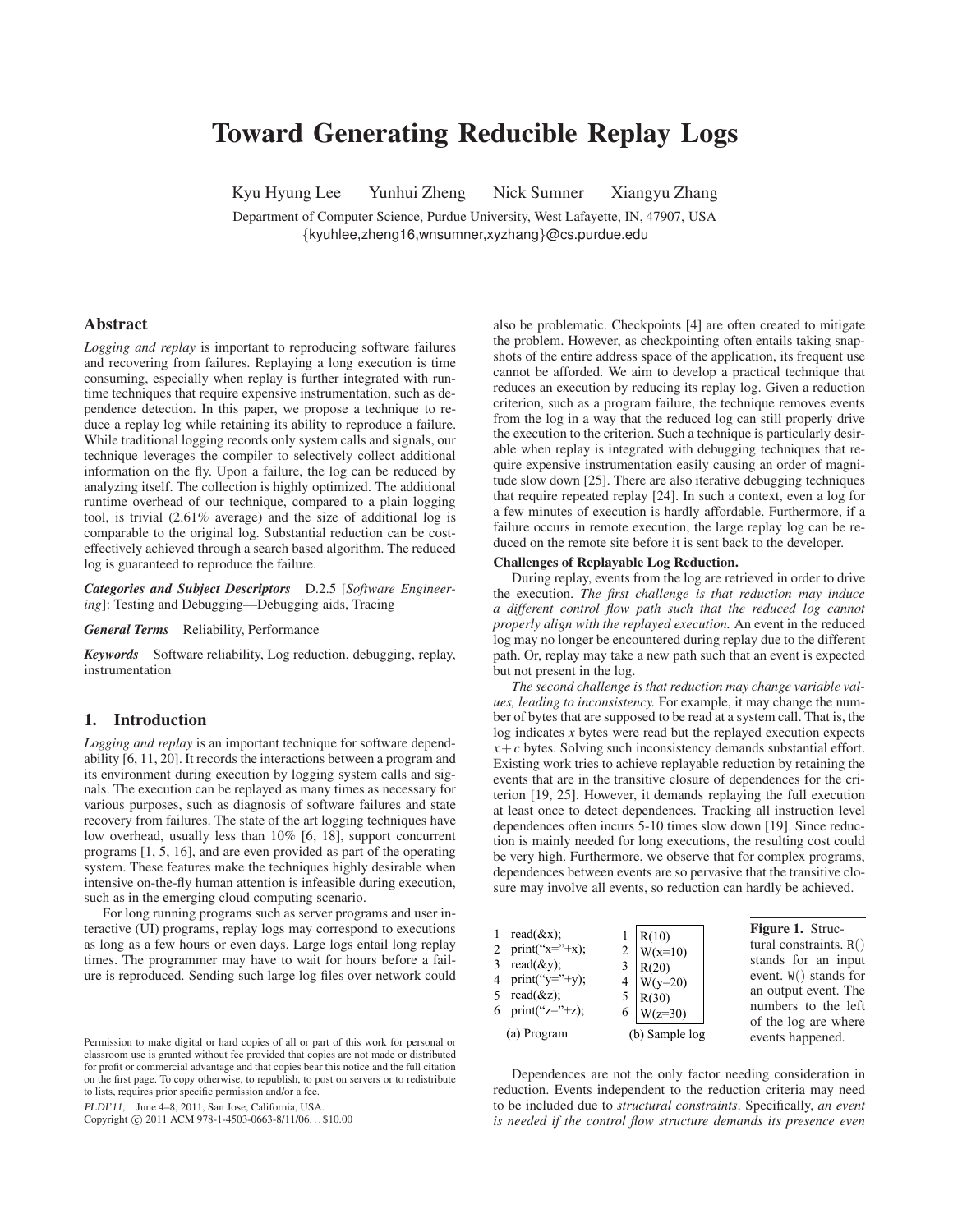

Figure 2. An example of our design. Events not shaded in (c) are those generated by our technique.  $\gamma$ () and  $\omega$ () are memory accesses. For readability, we use the name being read in the iteration as the subscript of a unit.

*though there is no (transitive) dependence between the criterion and the event.* This is the third challenge.

Consider the example in Fig. 1. Ideally, if we want to replay the output of z at 6, we only need to replay the read at 5. However, none of the events can be reduced because all of them are expected during replay due to the straight line structure.

Our Design. Our goal is to address the above challenges and develop a practical log reduction technique. The basic idea of this paper is to *selectively record extra information such that reduction can be achieved by analyzing the log*. The approach is *efficient*: it introduces negligible overhead; the additional information needed to be logged is typically not substantial compared to the original log size. It is *effective* in achieving reduction.

In particular, our technique divides an execution into units such that reduction is only carried out at the unit level. In this paper, a unit is an iteration of an event processing loop. For a program driven by external events, its execution is dominated by these iterations. To distinguish the term event from that used in a replay log, we call external events *requests*, and an event loop is hence called a request handling loop. There are many log entries generated inside a unit. They are either reduced entirely or retained for awhile. Such a design allows us easily handle structural constraints. Moreover, there are few dependences crossing unit boundaries because a unit is often supposed to carry out a relatively independent task.

On the other hand, units are not completely independent, so replaying individual units is seldom possible. For example, in the apache server program, a unit receives a request from a user, pushes the request to a queue, and then terminates. Another unit pops the request, establishes the connection, and handles the request. It is easy to tell that replaying either unit alone will not succeed. Hence, we need to detect inter-unit dependences. We observe that considering all dependences likely makes the log irreducible as all units are inter-dependent in some way. We propose weaving two kinds of replay. For variables or data structure fields of primitive types, their values are restored at unit boundaries so that we can avoid replaying their dependences. For variables of pointer types or other complex types, we replay their dependences (the units where the variables were defined) because directly restoring their values is either too expensive or problematic. Our compile time analysis instruments the program to collect sufficient runtime information to support such replay. Reduction is done offline by analyzing the enhanced log. Driven by the reduced log, the replay ensures two properties: (1) *the replay control flow must be identical to the corresponding part of the original execution*; (2) *variables must have*

*identical values at identical control flow points*. These properties promise the reproduction of the criterion.

Overview Example. Consider the example in Fig. 2 (a). The program reads personal information and stores the adult information to a linked list. At the end, it asserts the linked list has precisely one element. The user annotates the main request handling loop using keyword "[UNIT]", meaning each iteration of the loop is considered a unit. Figure (b) shows the original replay log of an example execution in which the information for two adults is provided. Calls to read() and print() are logged as input/output events.

The data structures that may cause inter-unit dependences are then identified. They are adult, count, and list. The statements relevant to these variables are instrumented. Part of the enhanced log is presented in Fig. 2 (c). In particular, UNIT events delimit execution units. Reads and writes of the relevant data structures are logged. As count and adult have primitive types, their reads are logged with values. In comparison, the reads of list are logged without the pointer values. In Figure (d), the inter-unit dependences regarding variable list are presented. Each node denotes a unit. The variable causing a dependence is labeled on the dependence edge. Note that non-pointer dependences are usually not considered. In order to replay the assertion failure, unit *Uexit* needs to be replayed. Transitively, *Ubetty*, *Utom* and *Uentry* are included in the reduced log due to the pointer dependences. Replaying the four events faithfully reconstructs the linked list. When replaying a unit, the values of count and adult are retrieved from the log instead of being recomputed. Note that count causes inter-unit dependences between each pair of consecutive units. Hence, if we consider its dependences, we have to replay all units.

The contributions of the paper are highlighted as follows.

- We propose a novel logging technique that generates reducible logs. It selectively logs memory access information with very little runtime overhead. Reduction is achieved by analyzing the log. In particular, we consider unit level reduction so that less runtime information needs to be logged. We consider primitive and pointer variables separately, which allows us to reach a balance in the logging overhead and the achievable reduction.
- We formally introduce the logging semantics, the replay semantics and the reduction algorithm. The logging semantics is designed such that it avoids redundancy. We develop an aggressive reduction algorithm that saves us from reconstructing the whole memory state while still reproducing the criterion (failure).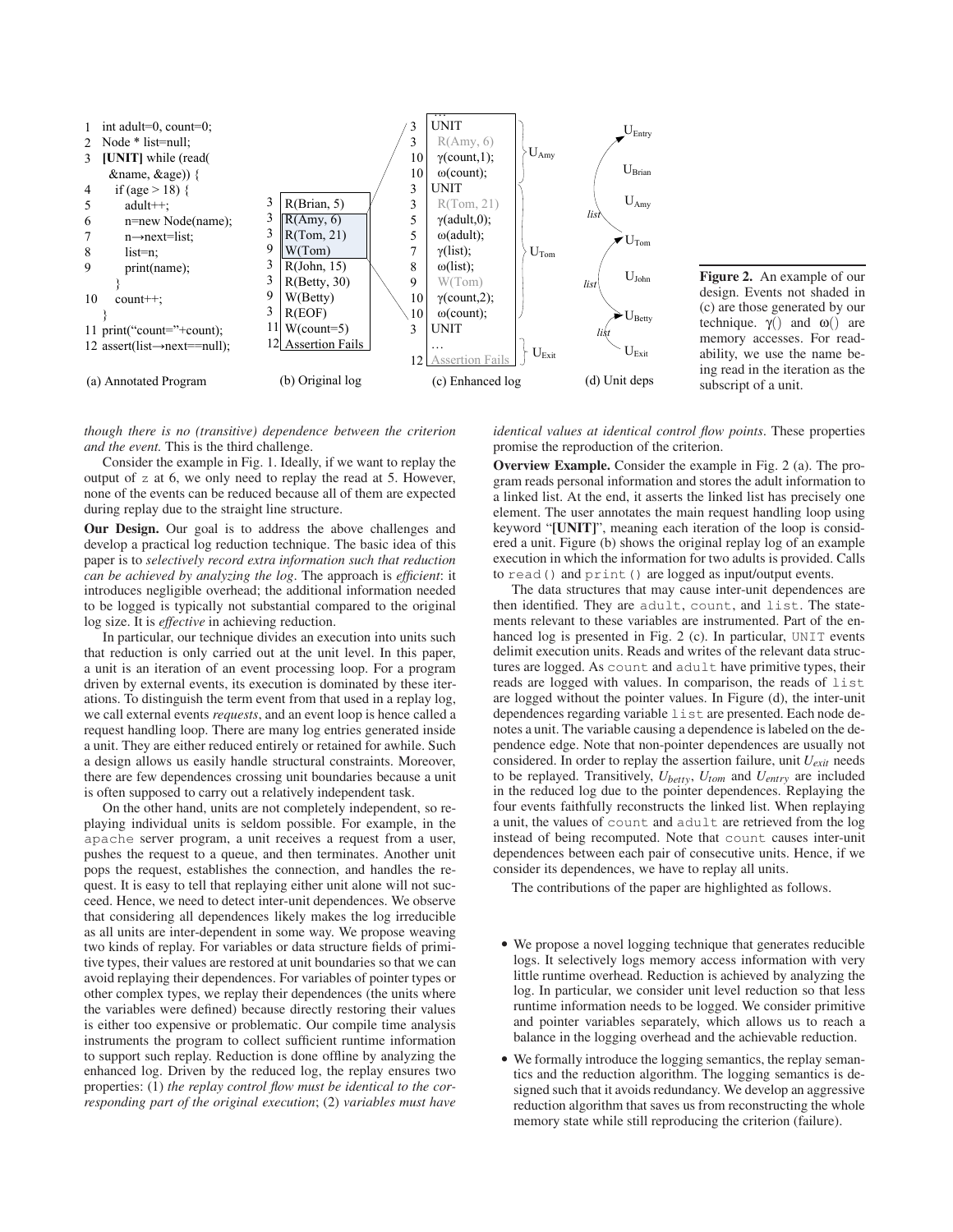- We prove that our reduction scheme can faithfully reproduce the criterion.
- We evaluate our technique on a set of real world programs. Results show the runtime overhead is 2.6% on average and the additional space consumption is comparable to traditional techniques. We can reduce executions with tens of thousands of units to just a few units, and still reproduce the bugs.

# 2. Language

| KERNEL-LANGUAGE L                |                                                                                                                     |  |  |  |  |
|----------------------------------|---------------------------------------------------------------------------------------------------------------------|--|--|--|--|
| $P \in \mathcal{L} ::=$ s        |                                                                                                                     |  |  |  |  |
| $x \in Var := \{x_1, x_2,  \}$   |                                                                                                                     |  |  |  |  |
|                                  | $c \in Const$ ::= {true, false,, -1, 0, 1, }                                                                        |  |  |  |  |
| $a \in Addr ::= \{0, 1, 2, \}$   |                                                                                                                     |  |  |  |  |
|                                  | $d \in Dev ::= \{ \text{stdin}, \text{stdout}, \text{file}_1, \text{file}_2, \dots \}$                              |  |  |  |  |
|                                  | $e \in \text{Expr} ::= x^{\ell}   c   \& x   * x^{\ell}   e_1 \text{ binop} e_2$                                    |  |  |  |  |
|                                  | $s \in S$ tmt ::= $x := \ell e \mid *x := \ell e \mid \text{if } x^{\ell} \text{ then } s_1 \text{ else } s_2 \mid$ |  |  |  |  |
|                                  | [UNIT] while $x^{\ell} \{s\}$   while $x^{\ell} \{s\}$   $s_1; s_2$                                                 |  |  |  |  |
|                                  | $x := \texttt{read}^{\ell}(d) \mid \texttt{write}^{\ell}(d,x) \mid x_1 := \texttt{alloc}^{\ell}(x_2)$               |  |  |  |  |
| skip   assert $\ell(x)$   exit   |                                                                                                                     |  |  |  |  |
| <b>Figure 3.</b> Language Syntax |                                                                                                                     |  |  |  |  |

To facilitate discussion, we introduce a kernel language. The syntax of the language is presented in Fig. 3. We explicitly model memory addresses. We allow the *address-of* and *pointerdereference* operations, pointer manipulation, and dynamic memory allocation through the alloc() statement. We explicitly model devices and I/O with read() and write() statements. Failures are modeled as assertion violations. The while loop with the [UNIT] annotation denotes that it is a request handling loop. Supporting concurrent programs is discussed in Section 9.

|                                      | $v \in Val$ ::= a   c                                                                           | $\sigma \in \textit{Store}$ | $\therefore = Addr \rightarrow Val$ |  |  |
|--------------------------------------|-------------------------------------------------------------------------------------------------|-----------------------------|-------------------------------------|--|--|
|                                      | $\alpha \in V$ arAddr ::= $Var \rightarrow Addr$ $\iota \in IOS$ tore ::= $Dev \rightarrow Val$ |                             |                                     |  |  |
| $e_r \in \text{RefExpr}$ ::= x   * x |                                                                                                 |                             |                                     |  |  |
|                                      | $addrof(e_r) = \begin{cases} \alpha(x) & e_r = x \\ \sigma(\alpha(x)) & e_r = *x \end{cases}$   |                             |                                     |  |  |
|                                      |                                                                                                 |                             |                                     |  |  |
| <b>Figure 4. Definitions</b>         |                                                                                                 |                             |                                     |  |  |

Fig. 4 presents definitions for the semantics. In particular, the variable address mapping  $\alpha$  maps a variable to its address. The mapping is static. The device store ι denotes the state of device, which is a mapping from a device to a sequence of values. A reference expression *er* is the shorthand for a variable or a dereference of a pointer variable. Method *addrO f*() identifies the address of the given reference expression.

The semantics are presented in Fig. 5. We have two sets of rules. The first set evaluates an expression to a value, provided the store and the variable address mapping. The second set evaluates statements. Statement evaluation has the configuration  $\langle s, \sigma, \iota \rangle$  with *s* the statement,  $\sigma$  the store and *l* the device store (defined in Fig. 4). Most evaluations are standard. The evaluation of the annotated while statement is the same as the regular while statement. Evaluation terminates normally at  $\langle \text{skip}, \sigma, \iota \rangle$  or abnormally at  $\langle \text{exit}, \sigma, \iota \rangle$ .

We model simple stream devices through rules [Read] and [Write]. In particular, one value is read at a time from the head of a stream device; and a value can be written to the tail of the stream. More I/O complexity is omitted to simplify our formal discussion. Our system supports most system calls and signals. Rule [Alloc] describes dynamic allocation behavior. Symbol ⊥ means undefined. Initially, the addresses of static variables are mapped to value 0 in the store. The remaining addresses are not defined. We assume infinite memory and do not model deallocation. Note that

| Expression Rules                                                                                                                                                                                                                                                                                   |             |
|----------------------------------------------------------------------------------------------------------------------------------------------------------------------------------------------------------------------------------------------------------------------------------------------------|-------------|
| $e \xrightarrow{e} v$ parameterized on $\alpha$ and $\sigma$                                                                                                                                                                                                                                       |             |
| [Ref]<br>$\&x \stackrel{e}{\rightarrow} \alpha(x)$<br>$e_r^{\ell} \stackrel{e}{\rightarrow} \sigma(addrOf(e_r))$                                                                                                                                                                                   | [Addr-Of]   |
| $rac{e_1}{c}$ [Const] $rac{e_1}{e_1 \text{ binop } e_2}$ $rac{e_2}{e_2} \frac{e_1}{e_1}$ $rac{e_2}{e_1} \frac{e_2}{e_1}$ $rac{e_2}{e_1} \frac{e_1}{e_1}$                                                                                                                                           | [Binop]     |
| <b>STATEMENT RULES</b>                                                                                                                                                                                                                                                                             |             |
| $\langle s, \sigma, \iota \rangle \stackrel{s}{\rightarrow} \langle s', \sigma', \iota' \rangle$ parameterized on $\alpha$                                                                                                                                                                         |             |
| $\frac{addrOf(e_r) = a \quad e \xrightarrow{e} v \quad \sigma' = \sigma[a \mapsto v]}{\langle e_r := e \cdot \sigma, \tau \rangle \xrightarrow{s} \langle \text{skip}, \sigma', \tau \rangle}$                                                                                                     | [Assign]    |
| $x \xrightarrow{e} \text{true}$<br>$\langle \text{if } x^l \text{ then } s_1 \text{ else } s_2, \sigma, t \rangle \xrightarrow{s} \langle s_1, \sigma, t \rangle$                                                                                                                                  | $[If-True]$ |
| $r = \texttt{if}~x^{\ell}$ then skip else exit<br>$\langle \text{assert}^{\ell}(x), \sigma, 1 \rangle \stackrel{s}{\rightarrow} \langle r, \sigma, 1 \rangle$                                                                                                                                      | [Assert]    |
|                                                                                                                                                                                                                                                                                                    | [Exit]      |
| $\frac{\text{[Skip]}}{\langle \text{skip},s,\,\sigma,\iota \rangle \xrightarrow{S} \langle s,\,\sigma,\iota \rangle}$ $\frac{\text{[Skip]}}{\langle \text{exit},s,\,\sigma,\iota \rangle \xrightarrow{S} \langle \text{exit},\,\sigma,\iota \rangle}$                                              |             |
| $\iota(d) = v \cdot S \quad a = \alpha(x) \quad \sigma' = \sigma[a \mapsto v] \quad \iota' = \iota[d \mapsto S]$<br>$\langle x:=\texttt{read}^{\ell}(d), \sigma, 1\rangle \stackrel{s}{\rightarrow} \langle \texttt{skip}, \sigma', 1'\rangle$                                                     | [Read]      |
| $\frac{\iota(d) = S \quad x \xrightarrow{e} v \quad \iota' = \iota[d \mapsto S \cdot v]}{\langle \text{write}^{\ell}(d, x), \sigma, \iota \rangle \xrightarrow{S} \langle \text{skip}, \sigma, \iota' \rangle}$                                                                                    | [Write]     |
| $x_2 \stackrel{e}{\rightarrow} size \quad \sigma(a, , a + size - 1) = \perp$<br>$\sigma' = \sigma[a,,a + size - 1 \mapsto 0, \alpha(x_1) \mapsto a]$<br>$\langle x_1 := \texttt{alloc}^{\ell}(x_2), \sigma, \iota \rangle \stackrel{s}{\rightarrow} \langle \texttt{skip}, \sigma', \iota \rangle$ | [Alloc]     |
| Figure 5. Operational Semantics                                                                                                                                                                                                                                                                    |             |

it does not mean our system cannot handle finite memory and deallocation. Such complexity is just not needed for our discussion. The evaluation rule specifies that with an allocation request of a certain size, a consecutive sequence of undefined addresses of the size is allocated. These addresses are then associated with value 0. The base address is associated with variable  $x_1$ . Note that multiple valuations of *a* could satisfy the rule, which models the nondeterminism of dynamic allocation. We do not explicitly model memory errors, which can be modeled by assertion failures if necessary.

# 3. Logging Semantics

In the logging phase, besides recording the I/O behavior of the execution, our technique divides the execution into units and logs memory reads and writes. The goal of logging memory accesses is twofold. First, it identifies dependences between units. Particularly, pointer dependences allow us to reconstruct relevant memory state. Second, it allows restoring values when we choose not to replay through dependences.

One naïve way logs all accesses. To discover cross-unit dependences, given a read access in unit  $U_B$  from address  $x$ , the postprocessing algorithm traverses backward in the log file to find the latest write to *x* that precedes the read. If the write is in a different unit  $U_A$ , there is a cross-unit dependence between  $U_A$  and  $U_B$ , denoted as  $U_B \xrightarrow{x} U_A$ .

However, this simple logging strategy introduces a lot of redundancy. In particular, if an address is written inside a unit, the values of the following reads from the address in the same unit are deter-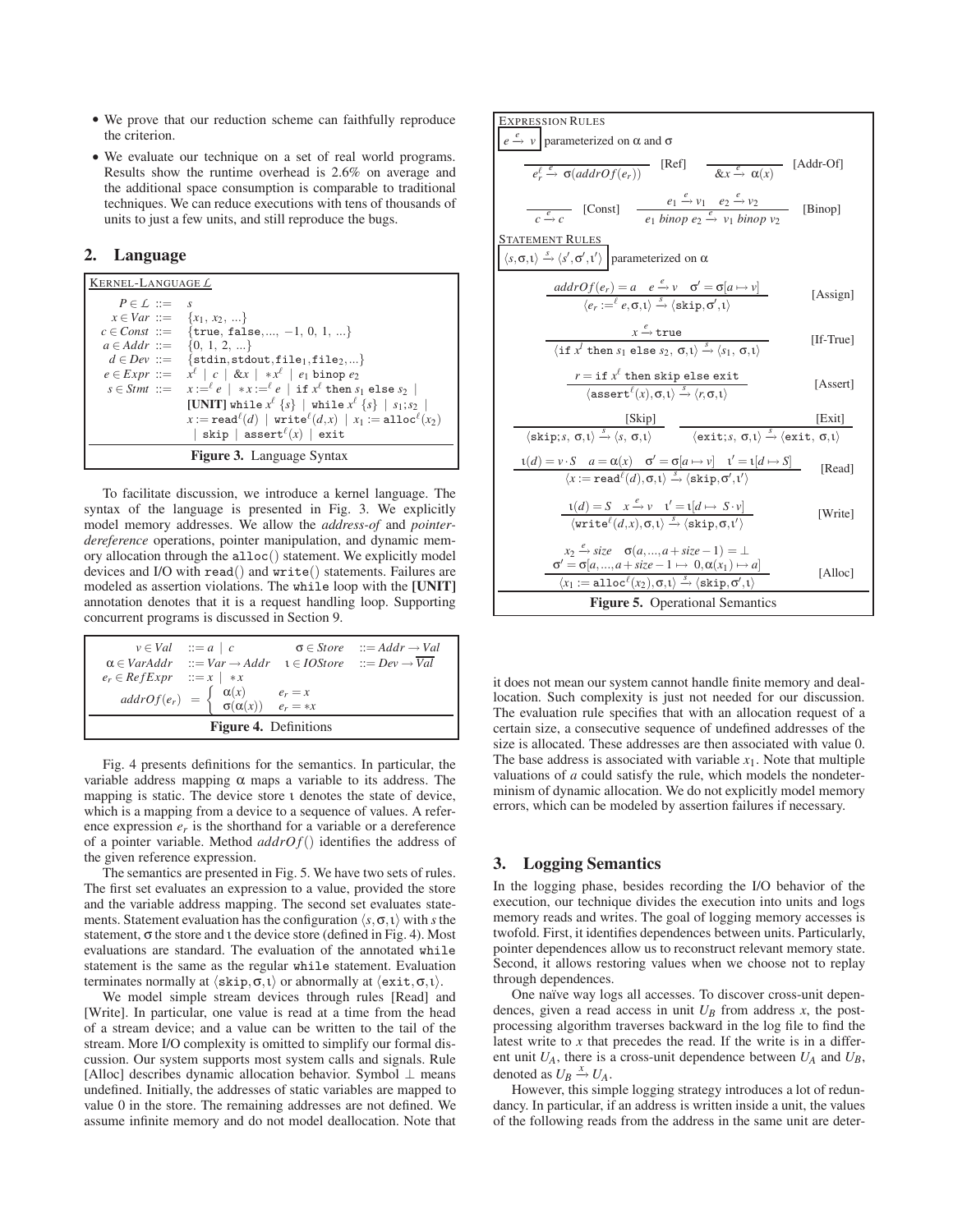| $\mu_r \in ReadMask$<br>$\mu_w \in WriteMask$<br>$\mathcal{L} \in Log$<br>$U \in LogUnit$ ::= $UNIT(id, \ell) \cdot \overline{E}$<br>$E \in LogEntry$                               | $\therefore = \overline{U}$ | $ ::= Addr \rightarrow UnitId$<br>$ ::= Addr \rightarrow UnitId$<br>$id \in UnitId$ ::= $Z^+$<br>$ ::= \mathbb{R}(id, d, \ell, \nu) \mid \mathbb{W}(id, d, \ell, \nu) \mid$<br>$\texttt{FAIL}(id,\ell) \mid \gamma(id,\ell,a,v) \mid \omega(id,\ell,a)$ |  |  |
|-------------------------------------------------------------------------------------------------------------------------------------------------------------------------------------|-----------------------------|---------------------------------------------------------------------------------------------------------------------------------------------------------------------------------------------------------------------------------------------------------|--|--|
| $e_{nr} \in NoRefExpr$ ::= c   &x   nil                                                                                                                                             |                             | $s_o \in RegularStmt$ ::= skip   exit   while $x^{\ell} \{s\}$   $s_1; s_2$<br>if $x^{\ell}$ then $s_1$ else $s_2$   $x :=^{\ell} e$  <br>$*x := \ell e \mid x_1 := \text{alloc}^{\ell}(x_2)$                                                           |  |  |
| expr(s <sub>o</sub> )                                                                                                                                                               |                             | $= \begin{cases} e & s_0 = x :=^{\ell} e \\ e, x^{\ell} & s_0 = *x :=^{\ell} e \\ x_2^{\ell} & s_0 = x_1 := \text{alloc}^{\ell}(x_2) \\ x^{\ell} & s_0 = \text{if } x^{\ell} \text{ then } s_1 \text{ else } s_2 \end{cases}$<br>others                 |  |  |
| def(s <sub>o</sub> )                                                                                                                                                                |                             | = $\begin{cases} x & s_0 = x :=^{\ell} e \\ *x & s_0 = *x :=^{\ell} e \\ x_1 & s_0 = x_1 := \text{alloc}^{\ell}(x_2) \end{cases}$                                                                                                                       |  |  |
|                                                                                                                                                                                     |                             | $need2logwrite(s_o)$ = let $x = def(s_o)$ in $x \neq \text{nil}$<br>$\wedge \mu_w(\text{addrOf}(x)) \neq \text{uid}$                                                                                                                                    |  |  |
| accessed(a)                                                                                                                                                                         |                             | $=$ $\mu_w(a) = uid \vee \mu_r(a) = uid$                                                                                                                                                                                                                |  |  |
| <i>uid</i> : the shorthand for $\sigma(\alpha(\text{unit_id}));$<br><i>uid</i> $\uparrow$ : the shorthand for $\alpha(\text{unit_id}) \mapsto \sigma(\alpha(\text{unit_id})) + 1$ . |                             |                                                                                                                                                                                                                                                         |  |  |
|                                                                                                                                                                                     |                             | Figure 6. Definitions for Logging Semantics                                                                                                                                                                                                             |  |  |

|                | Execution         | Log           | <b>Figure 7.</b> The ac-   |
|----------------|-------------------|---------------|----------------------------|
| 1 <sub>1</sub> | $x = \ldots$      | $\omega(\&x)$ | cesses at $51$ (that is,   |
| 2 <sub>1</sub> | [UNIT] while $\{$ |               | the 1st instance of        |
| 3 <sub>1</sub> | $\ldots = x;$     | $\gamma(\&x)$ | line 5) and $61$ are       |
| 4 <sub>1</sub> | $x = x + 1;$      | $\omega(\&x)$ | redundant and not          |
| 5 <sub>1</sub> | $\ldots = x$ ;    |               | logged. Symbols $\gamma()$ |
| 6 <sub>1</sub> | $X = \ldots$      |               | and $\omega()$ represent   |
| 2 <sub>2</sub> | [UNIT] while $\{$ |               | memory read and            |
| 3 <sub>2</sub> | $\dots = x;$      | $\gamma(\&x)$ | write logs.                |
|                |                   |               |                            |

ministic and such reads cannot cause any cross-unit dependence<sup>1</sup>. Hence, logging them is unnecessary. Similarly, the following writes in the same unit do not need to be logged. When a cross-unit dependence involves one of these writes, keeping the first write in the log is sufficient for disclosing the same unit level dependence. Furthermore, if a read from an address has been logged, the following reads in the same unit don't need to be logged because they must have the same value and they only reveal the same cross-unit dependence that the first read reveals.

Consider the example in Fig. 7. It shows a trace of two iterations of an annotated loop. The read in  $4<sub>1</sub>$  is not logged because of the read at  $3<sub>1</sub>$ . The read at  $5<sub>1</sub>$  is not logged because of the definition at  $4<sub>1</sub>$ . The write at  $6<sub>1</sub>$  is not logged because of the write at  $4<sub>1</sub>$ .

The rules are presented in Fig. 8 and the relevant definitions can be found in Fig. 6. We compute a few relations during evaluation. According to the definitions in Fig. 6, relation  $\mu_r$  maps an address to the id of a unit that most recently reads the address. It is used to avoid logging redundant reads. Similarly,  $\mu_w$  identifies the most recent unit that writes to an address. Symbol *L* denotes the generated log. A log comprises a sequence of log units. A log unit *U*

| Expression Logging Rules                                                                                                                                                                                                                                                                                                                                                         |                  |
|----------------------------------------------------------------------------------------------------------------------------------------------------------------------------------------------------------------------------------------------------------------------------------------------------------------------------------------------------------------------------------|------------------|
| $\langle e,\mu_r,L\rangle \stackrel{e}{\Rightarrow} \langle \mu_r',L'\rangle$   parameterized on $\alpha$ , $\sigma$ , and $\mu_w$ .                                                                                                                                                                                                                                             |                  |
| $\frac{addrOf(e_r) = a \quad \neg accessed(a) \quad v = \sigma(a)}{\langle e_r^{\ell}, \mu_r, \mathcal{L} \rangle \stackrel{d}{\Rightarrow} \langle \mu_r[a \mapsto uid], \mathcal{L} \cdot \gamma(uid, \ell, a, v) \rangle}$                                                                                                                                                    | $[LE-Log]$       |
|                                                                                                                                                                                                                                                                                                                                                                                  |                  |
| $\frac{addrOf(e_r) = a \quad accessed(a)}{\langle e_r^{\ell}, \mu_r, \mathcal{L} \rangle \stackrel{\mathcal{L}}{\Rightarrow} \langle \mu_r, \mathcal{L} \rangle}$                                                                                                                                                                                                                | [LE-NoLog]       |
|                                                                                                                                                                                                                                                                                                                                                                                  |                  |
| $\langle e_{nr}, \mu_r, L \rangle \stackrel{e}{\Rightarrow} \langle \mu_r, L \rangle$                                                                                                                                                                                                                                                                                            | [LE-NoRef]       |
|                                                                                                                                                                                                                                                                                                                                                                                  |                  |
| $\frac{\langle e_1,\mu_r,L\rangle \stackrel{e}{\Rightarrow} \langle \mu_r',L'\rangle \quad \langle e_2,\mu_r',L'\rangle \stackrel{e}{\Rightarrow} \langle \mu_r'',L''\rangle}{\langle e_1\text{ binop }e_2,\mu_r,L\rangle \stackrel{e}{\Rightarrow} \langle \mu_r'',L''\rangle}$                                                                                                 | [LE-Binop]       |
| <b>STATEMENT LOGGING RULES</b>                                                                                                                                                                                                                                                                                                                                                   |                  |
| $\langle s, \sigma, t, \mu_r, \mu_w, \perp \rangle \stackrel{s}{\Rightarrow} \langle s', \sigma', t', \mu_r', \mu_w', \perp' \rangle$ parameterized on $\alpha$                                                                                                                                                                                                                  |                  |
|                                                                                                                                                                                                                                                                                                                                                                                  |                  |
| $\langle$ [UNIT]while $x^{\ell} \{s\}, \sigma, t, \mu_r, \mu_w, L \rangle \stackrel{s}{\Rightarrow}$                                                                                                                                                                                                                                                                             |                  |
| $\langle$ if $x^{\ell}$ then $s_T$ else skip, $\sigma', \iota, \mu_r, \mu_w, L'\rangle$                                                                                                                                                                                                                                                                                          |                  |
|                                                                                                                                                                                                                                                                                                                                                                                  | [LS-Unit-While]  |
| $\langle x = \texttt{read}^{\ell}(d), \sigma, \iota \rangle \stackrel{s}{\rightarrow} \langle \texttt{skip}, \sigma', \iota' \rangle \quad a = \alpha(x)$                                                                                                                                                                                                                        |                  |
| $\boxed{\mu'_w = \mu_w [a \rightarrow \mathit{uid}]^\top \mathcal{L}' = \mathcal{L} \cdot R(\mathit{uid}, d, \ell, \sigma'(a))^\top} \quad \text{(x = read}^\ell(d), \sigma, \iota, \mu_r, \mu_w, \mathcal{L}) \stackrel{\preceq}{\Rightarrow} \langle \text{skip}, \sigma', \iota', \mu_r, \mu'_w, \mathcal{L}') \rangle}$                                                      |                  |
|                                                                                                                                                                                                                                                                                                                                                                                  | [LS-Input]       |
| $\langle \text{write}^{\ell}(d,x), \sigma, \iota \rangle \stackrel{s}{\rightarrow} \langle \text{skip}, \sigma, \iota' \rangle \quad x \stackrel{e}{\rightarrow} v$                                                                                                                                                                                                              |                  |
| $\langle x^{\ell},\mu_{r},\mathcal{L}\rangle \stackrel{c}{\Rightarrow} \langle \mu_{r}',\mathcal{L}'\rangle \quad \mathcal{L}'' = \mathcal{L}' \cdot W(\textit{uid},d,\ell,\nu) \ \langle \textit{write}^{\ell}(d,x),\sigma,\iota,\mu_{r},\mu_{w},\mathcal{L}\rangle \stackrel{d}{\Rightarrow} \langle \textit{skip},\sigma,\iota',\mu_{r}',\mu_{w},\mathcal{L}''\rangle$        |                  |
|                                                                                                                                                                                                                                                                                                                                                                                  | [LS-Output]      |
|                                                                                                                                                                                                                                                                                                                                                                                  |                  |
| $\frac{\langle x^{\ell}, \mu_r, L \rangle \stackrel{e}{\Rightarrow} \langle \mu_r', L' \rangle \quad x \stackrel{e}{\rightarrow} \mathtt{false} \quad L'' = L' \cdot \mathtt{FAIL}(uid, \ell)}{\langle \mathtt{assert}(x^{\ell}), \sigma, \iota, \mu_r, \mu_w, L \rangle \stackrel{\preccurlyeq}{\Rightarrow} \langle \mathtt{exit}, \sigma, \iota, \mu_r', \mu_w, L'' \rangle}$ | [LS-Assert-Fail] |
| $\langle x^{\ell}, \mu_r, L \rangle \stackrel{e}{\Rightarrow} \langle \mu_r', L' \rangle \quad x \stackrel{e}{\rightarrow} \text{true}$<br>$\langle \text{assert}(x^{\ell}), \sigma, 1, \mu_r, \mu_w, L \rangle \stackrel{s}{\Rightarrow} \langle \text{skip}, \sigma, 1, \mu_r', \mu_w, L' \rangle$                                                                             |                  |
|                                                                                                                                                                                                                                                                                                                                                                                  |                  |
|                                                                                                                                                                                                                                                                                                                                                                                  | [LS-Assert-Pass] |
| $\langle expr(s_o), \mu_r, L \rangle \stackrel{e}{\Rightarrow} \langle \mu'_r, L' \rangle$ need 2logwrite $(s_o)$                                                                                                                                                                                                                                                                |                  |
| $\frac{\langle s_o^{\ell}, \sigma, 1 \rangle \stackrel{s}{\rightarrow} \langle r, \sigma', 1 \rangle}{\langle s_o^{\ell}, \sigma, 1, \mu_r, \mu_w, \mathcal{L} \rangle \stackrel{s}{\Rightarrow} \langle r, \sigma', 1, \mu'_r, \mu_w   a \mapsto uid, \mathcal{L}' \cdot \omega(ud, \ell, a) \rangle}$                                                                          |                  |
|                                                                                                                                                                                                                                                                                                                                                                                  | [LS-Log-Wrt]     |
| $\langle expr(s_o), \mu_r, L \rangle \stackrel{e}{\Rightarrow} \langle \mu'_r, L' \rangle$ $\neg need2logwrite(s_o)$                                                                                                                                                                                                                                                             |                  |
| $\langle s_o^{\ell}, \sigma, \iota \rangle \stackrel{S}{\rightarrow} \langle r, \sigma', \iota \rangle$<br>$\langle s_o^{\ell}, \sigma, \iota, \mu_r, \mu_w, \mathcal{L} \rangle \stackrel{S}{\Rightarrow} \langle r, \sigma', \iota, \mu'_r, \mu_w, \mathcal{L'} \rangle$                                                                                                       |                  |
|                                                                                                                                                                                                                                                                                                                                                                                  |                  |
|                                                                                                                                                                                                                                                                                                                                                                                  | [LS-NoLog-Wrt]   |
| Figure 8. Logging Semantics                                                                                                                                                                                                                                                                                                                                                      |                  |

corresponds to an execution unit, containing a UNIT() event followed by a sequence of other events. The UNIT() event contains the id of the unit and the program location  $\ell$  of the loop that generates the unit. Besides the UNIT() event, we model other 5 kinds of events, described by symbol  $E$ . In particular,  $R()$  and  $W()$  are the input and output events, in which we log the unit id, the device id, the program location of the event, and the input/output value. The FAIL() event records an assertion failure. Events  $\gamma$ () and  $\omega$ () represent memory reads and writes. The remaining definitions in Fig. 6 are auxiliary to the rules.

The expression rules are of the format  $\langle e, \mu_r, L \rangle \stackrel{e}{\Rightarrow} \langle \mu'_r, L' \rangle$ , provided  $\alpha$ ,  $\sigma$ , and  $\mu$ <sub>*w*</sub>. Rules [LE-Log] and [LE-NoLog] evaluate reference expression *er*, which is either *x* or ∗*x* (Fig. 4). A reference expression involves a memory read. It tests whether the address being referred to has been accessed in the same unit (through

<sup>&</sup>lt;sup>1</sup> This assumes sequential semantics and Section 9 discusses handling threads.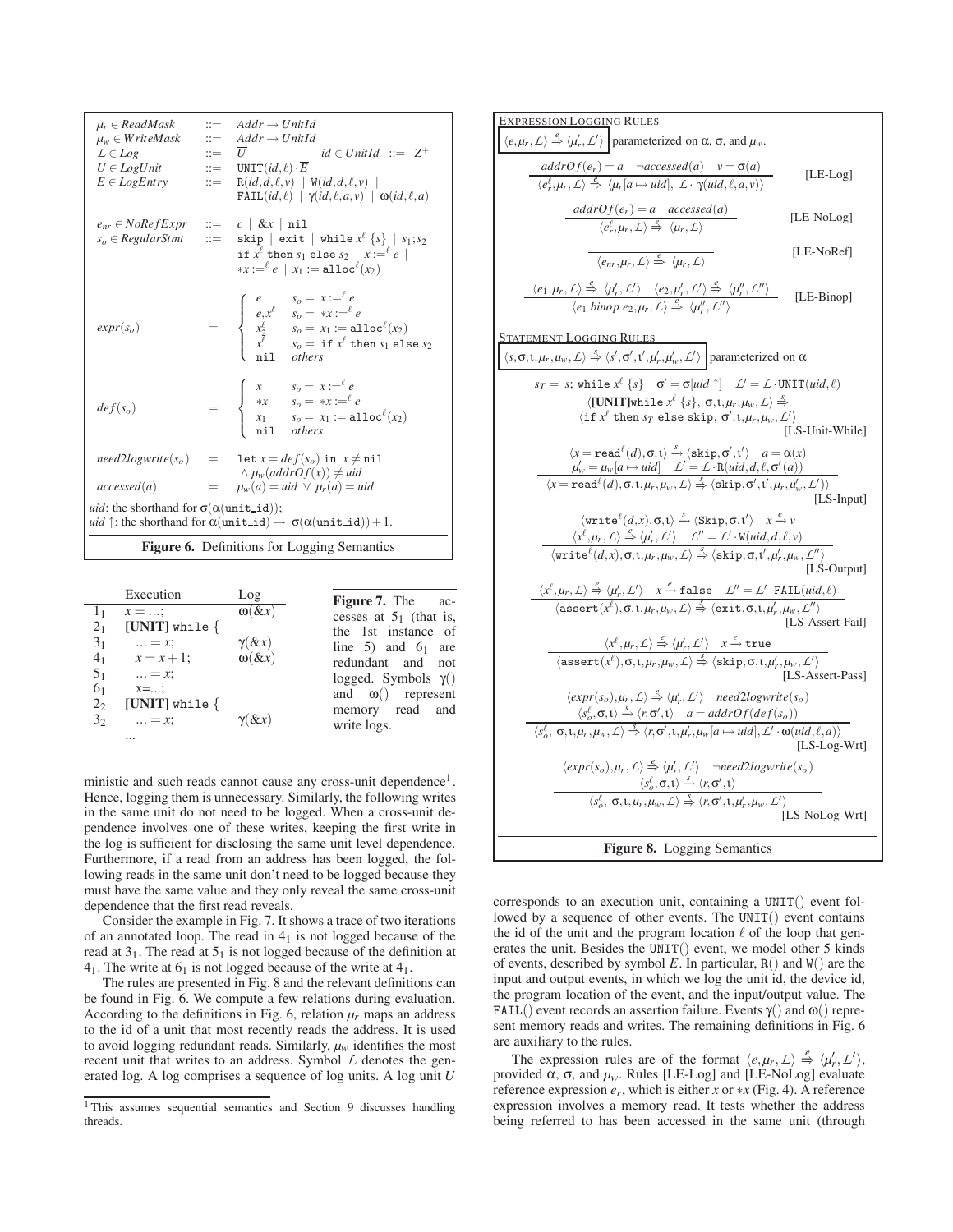method *accessed*() defined in Fig. 6). If so, we don't need to log the read. Otherwise, we attach a  $\gamma$  event to the log and update the most recent read unit of the address. Note that we introduce a program variable *unit id* to denote the dynamic unit id. Symbol *uid* is shorthand for its value. Rule [LE-NoRef] handles expressions not involving memory reads.

Statement evaluation has the configuration of  $\langle s, \sigma, 1, \mu_r, \mu_w, \mathcal{L} \rangle$ . Rule [LS-Unit-While] specifies that *uid* is incremented and a  $U\text{NIT}$ ) event is logged when an annotated while statement is evaluated. Note that the UNIT() event leads the unit corresponding to the iteration if the loop predicate evaluates true, otherwise, it leads the unit corresponding to the execution from the end of the loop to the beginning of the next annotated loop. Rules [LS-Input] and [LS-Output] attach R() and W() entries, respectively, to the log. In [LS-Input], the most recent write unit to the left hand side variable *x* is updated. In [LS-Output], the read of *x* may be logged by the expression evaluation. When an assertion fails (rule [LS-Assertion-Fail]), a FAIL() event is logged. It is then the last event in the log as the exit statement leads to the termination of the evaluation.

Rules [LS-Log-Wrt] and [LS-NoLog-Wrt] describe evaluation of the other statements, denoted as *so*, whose definitions are in Fig. 6. Two auxiliary functions  $expr(s_0)$  and  $def(s_0)$  are used. The former function returns the expressions that need to be evaluated for a  $s<sub>o</sub>$  statement. Such expressions lead to memory reads. For instance,  $expr(*x := e^e e) = e, x^e$ , with  $e, x$  being the concatenation of the two expressions. When the concatenated expression is evaluated under rule [LE-Binop], *e* is evaluated first and then *x*, ensuring the reads are logged in the proper order. Function  $def(s<sub>o</sub>)$  returns the target of a memory write if *so* involves one, or nil otherwise. In rules [LS-Log-Wrt] and [LS-NoLog-Wrt], the expressions  $s<sub>o</sub>$  are first evaluated. If the write target has not been written previously in the same unit, a  $\omega$ () event is logged (rule [LS-Log-Wrt]). Evaluation starts with  $L = \text{UNIT}(0,0)$  such that the execution from the beginning to the start of the first annotated loop belongs to *U*0.

# 4. Reduction Algorithm



Given a replay criterion, e.g. a failure, our reduction algorithm identifies a small subset of units that are replayable and produce the criterion. The approach includes units that are relevant to the criterion through cross-unit pointer dependences or other complex dependences such as those through buffers and complex fields in data structures. We call this *replay by dependence*. For uses of variable having primitive types and defined in other units, we retrieve

| $s_0$ ;<br>2 $[UNIT] while ()$<br>$S_1$ ;<br>$S_2$ :<br>[UNIT] $while$ ()<br>$S3$ : | UNIT $(0,0)$   UNIT $(1,2)$  <br>UNIT $(i,2)$<br>$\cdot$ UNIT $(i+1,5)$<br>$\cdots$ UNIT $(j, 5)$ |
|-------------------------------------------------------------------------------------|---------------------------------------------------------------------------------------------------|
| (a) Code                                                                            | (b) Original Log                                                                                  |

Figure 10. Ex. for reduction with structural constraints. Variables *i* and *j* are ids and the 2nd numbers in UNIT() are line numbers.

the values from the log, avoiding replay of their dependence precedence. We call this *replay by value*. For example, if a pointer *x* is defined in unit  $U_B$  and then used in  $U_A$ , we need to replay  $U_B$  if we replay  $U_A$ . Assume *x* has a primitive field *f*, and  $x \rightarrow f$  is defined in  $U_C$  and used in  $U_A$ . We don't need to replay  $U_C$  when replaying *UA* as we acquire its value directly from the log.

The reason for this design is that restoring pointer values from the log is problematic due to dynamic allocation. Furthermore, for dependences on buffers and complex fields, restoring values implies logging their values, which is much more expensive than logging primitive variables/fields.

Note that our technique nonetheless allows the developer to replay primitive variables/fields by dependences if needed. All the necessary information is available in the log. One can imagine cases in which the root cause resides in a unit different than the criterion and affects the criterion through primitive dependences, the developer can choose to replay the dependence of a primitive value if she/he decides the value is suspicious and wants to inspect the computation leading to the value.

Fig. 9 presents the log reduction algorithm. The evaluation starts with the original log  $\angle$  and an empty reduced log  $X = \text{nil}$ . The units in *L* are evaluated in a backward fashion. The evaluation terminates with all units processed, and *X* is the reduced log. Rule [X-Crit] adds the unit containing the criterion event to *X*. In this paper, we assume the criterion is a failure. Rule [X-PointerDep] mandates that the last unit in  $\mathcal L$  is added to  $X$  if some unit in  $X$  has a pointer dependence on the unit. Method *pointerdep* $(U, X)$  tests if there is a memory write in *U* and a read in *X* with the same address, and there is not other writes to the address in-between. If so, the unit is added to *X*.

Rule [X-LoopExit] tests whether a unit under consideration denotes a loop exit, meaning the unit encompasses the execution between the exit of an annotated loop and the beginning of the next annotated loop. If so, we need to add the unit to *X* to respect the structural constraint. If we did not, and the unit were not replayed, the execution wouldn't be able to get out of the annotated loop. Method *isloopexit*( $U$ ) decides whether  $U$  is a loop exit by testing whether the label of the leading  $UNIT()$  event of the unit is different from that of the next unit. A unit is reduced if there are no pointer dependences between the unit and the previously computed *X* and it is not a loop exit (rule [X-Reduce]). Finally, the first unit, which corresponds to the execution from the beginning to the first annotated loop, is always included (rule [X-FirstUnit]). This is for the consideration of structural constraints.

Consider the example in Fig. 10. There are two annotated loops. Figure (b) shows a sample log. Each box represents a unit. Assume the replay criterion is  $U_j$ , the shorthand for the unit starting with  $U\text{NIT}(j,5)$ , and it has no cross-unit pointer dependences with any other units. According to the rules, units  $U_0$  and  $U_i$  are included in the reduced log.  $U_0$  drives the execution to the loop at 2 and  $U_i$ forces the execution get out of loop 2 and reach loop 5.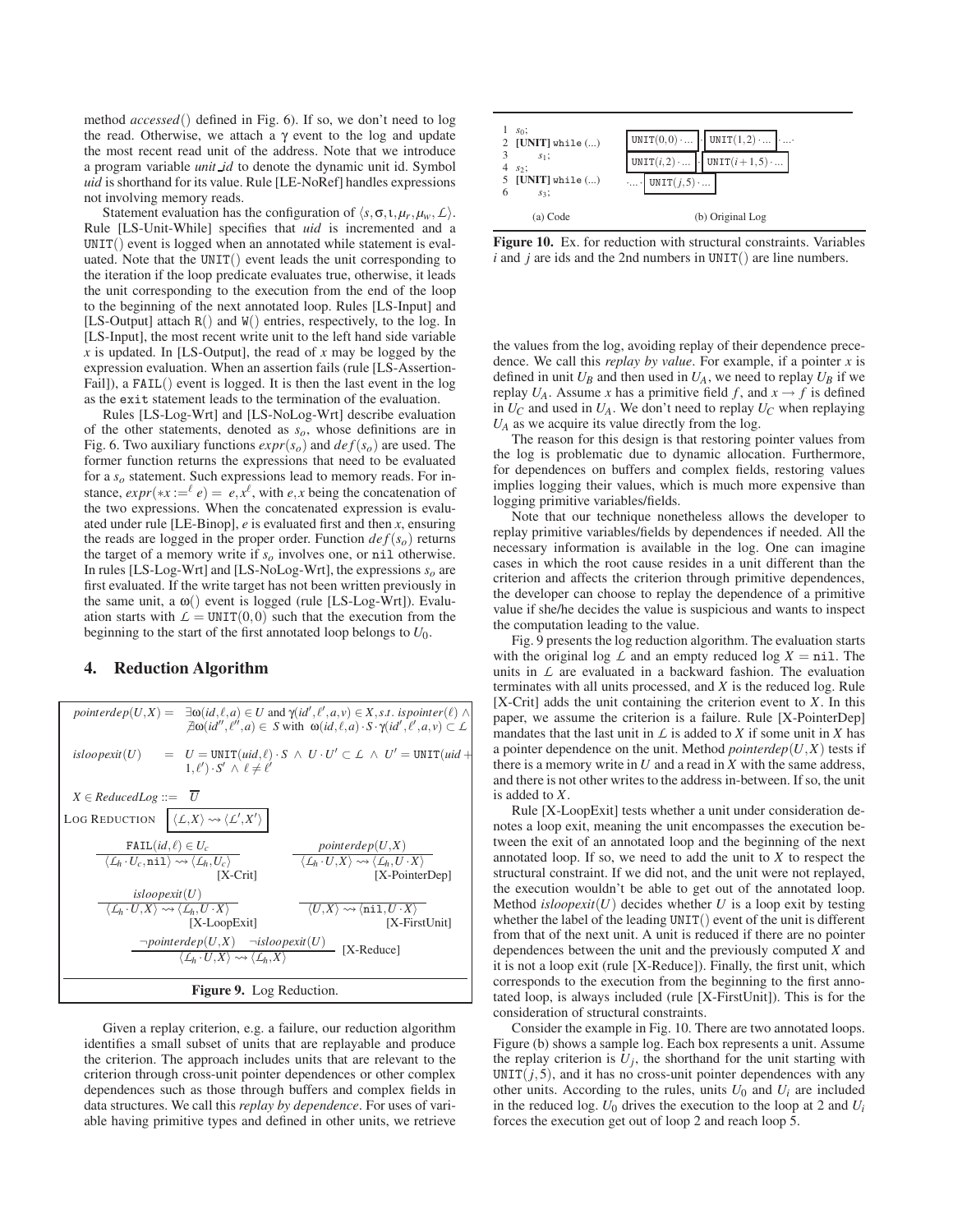EXPRESSION REPLAY RULES  $\langle e, \sigma, \mu_r, X \rangle \rightarrow^e \langle \sigma', \mu'_r, X' \rangle$  parameterized on  $\alpha$ ,  $\sigma$ , and  $\mu_w$ .  $addrOf(e_r) = a \quad \neg accessed(a) \quad \neg is pointer(\ell)$  $X = \gamma(id, \ell, a', v) \cdot X' \quad \sigma' = \sigma[a \mapsto v]$  $\langle e_r^{\ell}, \sigma, \mu_r, X \rangle \twoheadrightarrow^e \langle \sigma', \mu_r[a \mapsto uid], X'$ [RE-ByValue]  $\alpha$ *ddrOf*(*e<sub>r</sub>*) = *a*  $\alpha$  -*accessed*(*a*) *ispointer*( $\ell$ )  $X = \gamma(id, \ell, a', v) \cdot X'$  $\langle e_r^{\ell}, \sigma, \mu_r, X \rangle \rightarrow^e \langle \sigma, \mu_r[a \mapsto uid], X' \rangle$ [RE-ByDep]  $addrOf(e_r) = a \quad accessed(a)$  $\langle e_r^{\rho}, \sigma, \mu_r, X \rangle \rightarrow^e \langle \sigma, \mu_r, X \rangle$  [RE-NoLog]  $\langle e_{nr}, \sigma, \mu_r, X \rangle \rightarrow^e \langle \sigma, \mu_r, X \rangle$  [RE-NoRef]  $\langle e_1, \sigma, \mu_r, X \rangle \rightarrow^e \langle \sigma', \mu'_r, X' \rangle \quad \langle e_2, \sigma', \mu'_r, X' \rangle \rightarrow^e \langle \sigma'', \mu''_r, X'' \rangle$  $\langle e_1 \text{ binop } e_2, \sigma, \mu_r, X \rangle \rightarrow^e \langle \sigma'', \mu''_r, X'' \rangle$ [RE-Binop] STATEMENT REPLAY RULES  $\langle s, \sigma, \mu_r, \mu_w, X \rangle \rightarrow^{s} \langle s', \sigma', \mu'_r, \mu'_w, X' \rangle$  parameterized on  $\alpha$  $X = \texttt{UNIT}(id, \ell) \cdot X' \mid \sigma' = \sigma[uid \uparrow] \quad s_T = s; \text{ while } x^{\ell} \{s\}$  $\langle \text{[UNIT]while } x^{\ell} \{s\}, \sigma, \mu_r, \mu_w, X \rangle \twoheadrightarrow^{s}$  $\langle$  if  $x^{\ell}$  then  $s_T$  else skip,  $\sigma', \mu_r, \mu_w, X' \rangle$  [RS-Unit-While]  $X = \mathbb{R}(id, d, \ell, v) \cdot X' \mid a = \alpha(x) \quad \sigma' = \sigma[a \mapsto v]$  $\langle x=\texttt{read}^{\ell}(d),\sigma,\mu_{r},\mu_{w},X\rangle \twoheadrightarrow^{s}\langle \texttt{skip},\sigma',\mu_{r},\mu_{w}[a\mapsto uid],X'\rangle$ [RS-Input]  $\langle x^{\ell}, \sigma, \mu_r, X \rangle \rightarrow^e \langle \sigma', \mu'_r, X' \rangle$   $x \stackrel{e}{\rightarrow} \sigma' \nu$   $X' = W(id, d, \ell, \nu) \cdot X''$  $\langle \textsf{write}^{\ell}(d,x),\sigma,\mu_{r},\mu_{w},X\rangle \twoheadrightarrow^{s}\langle \textsf{skip},\sigma',\mu'_{r},\mu_{w},X''\rangle$ [RS-Output]  $\langle x^{\ell}, \sigma, \mu_r, X \rangle \rightarrow^e \langle \sigma', \mu_r', X' \rangle$   $x \xrightarrow{e}^{\sigma} \sigma'$  false  $X' = \text{FAIL}(id, \ell)$  $\langle \texttt{assert}^{\ell}(x), \sigma, \mu_r, \mu_w, X \rangle \rightarrow^s \langle \texttt{exit}, \sigma', \mu'_r, \mu_w, \texttt{nil} \rangle$ [RS-Assert-F]  $\langle x^{\ell}, \sigma, \mu_r, X \rangle \rightarrow^e \langle \sigma', \mu_r', X' \rangle$   $x \xrightarrow{e}^{\ } \sigma'$  true  $\langle \texttt{assert}^{\ell}(x), \sigma, \mu_r, \mu_w, X \rangle \rightarrow^s \langle \texttt{skip}, \sigma', \mu'_r, \mu_w, X' \rangle$  [RS-Assert-T]  $\langle expr(s_o), \sigma, \mu_r, X \rangle \rightarrow^e \langle \sigma', \mu_r', X' \rangle$  need 2*logwrite*(*s<sub>o</sub>*)  $\langle s_o^{\ell}, \sigma', \texttt{nil} \rangle \stackrel{s}{\rightarrow} \langle r, \sigma'', \texttt{nil} \rangle \quad a = addrof(\textit{def}(s_o))$  $\mu'_w = \mu_w[a \mapsto uid]$   $X' = \omega(id, \ell, a') \cdot X''$  $\langle s_o^{\ell}, \sigma, \mu_r, \mu_w, X \rangle \rightarrow^s \langle r, \sigma'', \mu'_r, \mu'_w, X'' \rangle$ [RS-Log-Wrt]  $\langle expr(s<sub>o</sub>), \sigma, \mu_r, X \rangle \rightarrow e \langle \sigma', \mu'_r, X' \rangle$  $\neg \textit{need2logwrite}(s_o) \quad \langle s_o^{\ell}, \sigma', \texttt{nil} \rangle \stackrel{s}{\rightarrow} \langle r, \sigma'', \texttt{nil} \rangle$  $\langle s_o^{\ell}, \sigma, \mu_r, \mu_w, X \rangle \rightarrow^s \langle r, \sigma'', \mu'_r, \mu_w, X' \rangle$ [RS-NoLog-Wrt] Figure 11. Replay Semantics.

Note that dividing an execution into units simplifies the structural constraints. We do not support nested annotated loops. In such cases, the outer annotations are ignored.

# 5. Replay

Replay is driven by the reduced log. It can be considered a dual process of logging. The rules are presented in Fig. 11. Lets first consider the expression rules. If a memory read is not on a pointer value, we replay by restoring the value from the log (rule [RE-

ByValue]). The store is updated with the logged value. Note, the rule dictates that the logged label and the current label match, ensuring the read happens in the same program point as before. During replay, the masks  $\mu_r$  and  $\mu_w$  are maintained in the same way as in the logging phase so that the replay algorithm can avoid restoring values that were found to be redundant during logging. This is important to the synchronization of the replay and the reduced log. Hence, in rule [RE-ByValue],  $\mu_r$  is updated to reflect that the address has been read in the current unit. If the memory read is on a pointer value (rule [RE-ByDep]), we don't restore the value. Instead, the value is presently available due to earlier replay operations. Hence, the algorithm simply removes the current log entry. The other expression rules are similar to the logging rules.

The statement rules are similar to those in the logging phase. We summarize the key features of the replay rules as follows.

- In order for replay to progress, the reduced log has to perfectly align with the evaluation, indicated by the label of the current evaluation must be identical to that in the current log entry. This is highlighted in the boxed premises.
- The rules do not require that the current unit id *uid* matches the logged id (e.g. rule [RS-Unit-While]), because the current id could be different due to reduction.
- Replay does not concern devices. The I/O rules only interact with the log file.
- Many rules involve evaluating expressions to values. Such evaluation is conducted after the proper values are restored from the log. For instance, in rule [RS-Output], evaluation  $x \xrightarrow{e} \sigma' v$  is parameterized on the updated store.
- In rule [RS-Output], the output value *v* is constrained. It serves as a validation rule. Intuitively, we demand that the observable outputs match those recorded in the reduced log.

# 6. Replayability

We say a reduced log is *replayable* if it successfully drives the replay to the criterion. It is equivalent to the *progress* property for the rules in Fig. 11. Intuitively, the replay control flow has to perfectly align with the reduced log such that proper events can be retrieved. The replay outputs have to match the logged values. Otherwise, the replay evaluation will get stuck.

| $T \in Trace ::= \overline{t}$  | $t \in TraceEntry ::= \text{trace}(s^{\ell}, v, p)$ |                               |
|---------------------------------|-----------------------------------------------------|-------------------------------|
| $p \in$ Pointer ::= pnt(b,z, f) |                                                     |                               |
| $b \in BaseAddr ::= Addr$       | $z \in Size ::= Z^+$                                | $f \in \text{Offset} ::= Z^+$ |

We leverage traces to formally discuss replayability. As presented above, a trace is a sequence of entries. A trace entry is a triple that records the evaluated statement *s*, the right hand side value  $\nu$  and the canonical pointer value if it is a pointer. Canonical pointer values allow us to reason about pointer equivalence between the original run and the replay. It is a triple tracking the base address, the size of the allocated region, and the offset in the region. A pointer obtains its canonical base address and region size at the address-of operation or the alloc() statement, with initial offset 0. The region size for an address-of operation is 1, indicating it is pointing to a variable. Offsets are updated by pointer manipulations. The semantics for tracing is omitted.

### Definition 1. (REPLAYABILITY)

*Let X be a reduction of L for a given criterion. Let the subtrace corresponding to X in the original run be T, the replay trace be*  $\tilde{T}$ *. We say X is a replayable reduction if*  $T = T$   $\tilde{T}$ .

Note that *T* corresponds to the executions of all the units that are Frote that *T* corresponds to the executions of all the times that are in the reduced log. The trace equivalence operator  $\dot{=}r$  is defined in Fig. 12. It demands the two traces have the same number of entries and the corresponding entries are equivalent. If the corresponding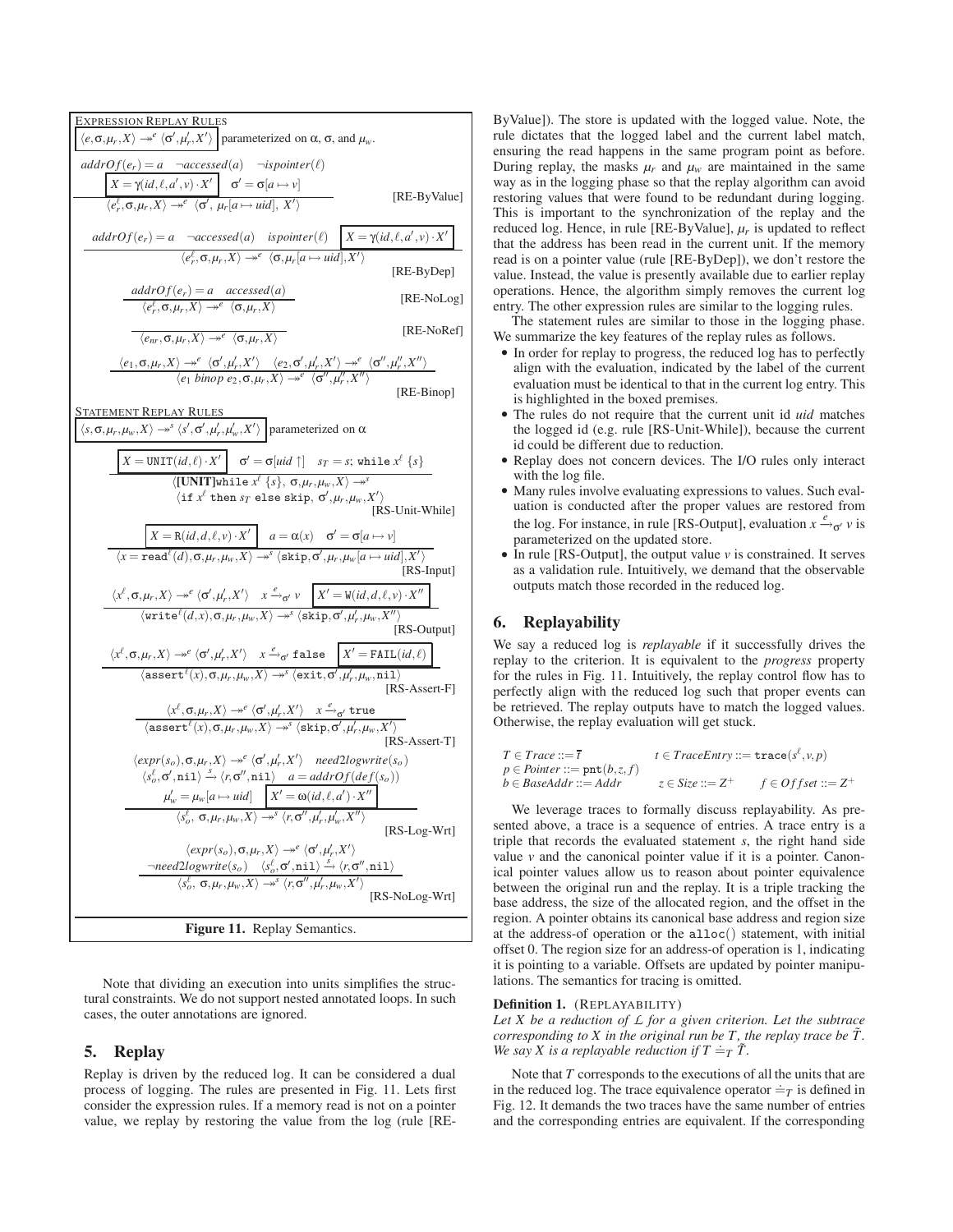| $\ell_1 = \ell_2$ is pointer $(\ell_1)$ $p_1 = \text{pnt}(b_1, z_1, f_1)$ $p_2 = \text{pnt}(b_2, z_2, f_2)$                                                                                                           |           |
|-----------------------------------------------------------------------------------------------------------------------------------------------------------------------------------------------------------------------|-----------|
| $\exists x, b_1 = b_2 = \alpha(x)$ $f_1 = f_2 = 0$ $z_1 = z_2 = 1$<br>trace $(s_1^{l_1}, v_1, p_1) =_t$ trace $(s_2^{l_2}, v_2, p_2)$                                                                                 | [TEO-P1]  |
| $\ell_1 = \ell_2$ is pointer $(\ell_1)$ $p_1 = \text{pnt}(b_1, z_1, f_1)$<br>$p_2 = \text{pnt}(b_2, z_2, f_2)$ $z_1 = z_2$ $f_1 = f_2$                                                                                |           |
| $\exists i, t_i = \texttt{trace}(x_1^{\ell}) := \texttt{alloc}(x_2), b_1, \texttt{prt}(b_1, z_1, 0)$ ) and<br>$\tilde{t}_i = \widetilde{\text{trace}}(x_1^{\ell}) := \text{alloc}(x_2), b_2, \text{prt}(b_2, z_2, 0)$ |           |
| trace( $s_1^{\ell_1}, v_1, p_1$ ) = $\widetilde{\text{trace}}(s_2^{\ell_2}, v_2, p_2)$                                                                                                                                | [TEQ-P2]  |
| $\ell_1 = \ell_2 \quad \neg is pointer(\ell) \quad v_1 = v_2$<br>$\text{trace}(s_1^{\ell_1}, v_1, p_1) \doteqdot_{t} \text{trace}(s_2^{\ell_2}, v_2, p_2)$                                                            | [TEO-Val] |
| $\frac{ T  =  \tilde{T}  \quad \forall 0 \leq i <  T , t_i \doteq_t \tilde{t}_i}{T \doteq_T \tilde{T}}$                                                                                                               | тео       |
| <b>Figure 12.</b> Trace Equivalence.                                                                                                                                                                                  |           |

entries involve non-pointer values, their equivalence is determined by the equivalence of the statements and the values (rule [TEQ-Val]). If the entries involve pointers, the pointer values must be identical if they point to some variable (rule  $[TEQ-P1]$ )<sup>2</sup>. If they point to dynamically allocated regions (rule [TEQ-P2]), the regions must be allocated at corresponding execution points and have the same size and the same offset  $(t_i$  and  $\tilde{t}_i$  are the *i*th entries in the two traces). Note that the base addresses of  $t_i$  and  $\tilde{t}_i$  might be different as less memory is allocated in the reduced replay.

Theorem 1. *If the program only allows comparisons and subtractions between two pointers, the reduction scheme in Fig. 9 is replayable in the absence of overflow.*

Overflow is defined as follows.

$$
\frac{is pointer(\ell)}{overflow(\text{trace}(s^{\ell}, v, p))} \quad f \ge z
$$
\n
$$
overflow(\text{trace}(s^{\ell}, v, p))
$$

For example, in the following program snippets "1.  $b = \&x$ 2. p=b+1;" and "1. b=alloc(10); 2. p=b+12;", overflows occur in statement 2s.

Proof Sketch of the Theorem 1 To prove replayability, we want to prove trace equivalence. According to rule [X-FirstUnit], we always replay the first unit. As a result, the theorem holds for the trace entries corresponding to the first unit.

Next, we prove by induction. We assume the theorem holds for the first *k* entries, and prove that it holds for the  $(k+1)$ th entry, that is,  $t_{k+1} \doteq_t \tilde{t}_{k+1}$ .

First, the statement under evaluation for the  $(k + 1)$ th entry must be the same as the result of the equivalence of the previous entries. In particular, any predicate guarding the statement must have been evaluated previously in equivalent entries. Also, it must have been evaluated to the same result according to the assumption, leading to the execution of the same statement in the  $k+1$  entry. Hence, we only need to prove all the uses (references) in the entry have equivalent values. Without loss of generality, let's consider a reference of variable *x*.

In case  $(1)$ , *x* has a non-pointer value. Assume in the original run, the value is defined by a previous evaluation, denoted by trace entry  $t_j$ . If  $t_j$  and  $t_{k+1}$  are within the same unit, an equivalent evaluation must have occurred in  $\tilde{t}_j$ . In the absence of overflow, there are no other assignments to the same address during replay. Hence, *x* must have an equivalent value in  $\tilde{t}_{k+1}$  during replay. If  $t_j$ and  $t_{k+1}$  are in different units, the value of *x* is retrieved from the log according to the replay semantics, and *x* is equivalent across runs.

Note that execution reduction causes alloc() to return different values during replay because many allocations may be reduced away. An overflow pointer may cause different variables to be overwritten. For instance, assume dynamically allocated buffers *A* and *B* are next to each other in the original run, *A* and *C* are adjacent in the replay. Assume an overflow pointer based on *A* overwrites *B*, the equivalent pointer overwrites *C* during replay. In other words, in the presence of overflows, writes though pointers with equivalent values at equivalent points may write to different variables (regions).

In case (2), *x* is a pointer. Assume it is defined at  $t_j$ . When  $t_j$  and  $t_{k+1}$  are in the same unit, the equivalence can be derived as in case (1). If they are in different units, denoted as  $U_m$  and  $U_n$  respectively,  $U_m$  is replayed according to our reduction rules. In the absence of overflow, it can be inferred that *x* is not redefined in-between  $\tilde{t}_j$  and  $\tilde{t}_{k+1}$ . Otherwise, the same redefinition must have occurred in the original run. The value equivalence at the  $(k+1)$ th entries can be derived from the equivalence at the *j*th entries.

Similarly, we can prove the equivalence when the reference is through a pointer, i.e. ∗*x*.

Finally, it can be inferred that the same expression must yield an equivalent value if all references in it have equivalent values, assuming only the supported operations.  $\Box$ 

According to the theorem, replayability is not guaranteed in our model in the presence of overflow. In real-world scenarios, however, if the overflow is a stack overflow, due to the determinism of variable layouts, we can always replay. For heap overflows, although we may not encounter the original failure, we very likely encounter a memory failure in a different place due to the nondeterminism of heap allocations. We can attach the replay to a memory error detection tool, such as valgrind's *memcheck*, to identify heap overflows.

Note that traces and canonical pointer values just facilitate our definitions and proofs. The technique does not need to trace executions or compute canonical pointer values.

## 7. Aggressive Reduction

Although we divide executions into relatively independent units, non-trivial pointer dependences may limit the possible reduction. The reduction scheme in Fig. 9 is sometimes too rigid. Namely, the scheme requires that pointers used in equivalent evaluation points are defined at equivalent points with equivalent canonical values. However, as long as the pointer is pointing to the same variable or to the same offset of a region with the same size, the places they are defined are irrelevant because the value stored at the pointed-to address can be either restored from the log (if defined external to the unit) or recomputed (if defined internally). Moreover, we need to ensure that pointers to the same variable or to the same region in the original run retain such aliasing relations during replay. Otherwise, undesirable overwriting and different results in pointer comparison may occur so that the replay fails to make progress.



Figure 13. According to the reduction rules in Fig. 9, the log is not reducible. However,  $U_0$ and  $U_2$  are a replayable reduction assuming the criterion is in *U*2.

<sup>&</sup>lt;sup>2</sup> We assume the variable-address mapping  $\alpha$  is static.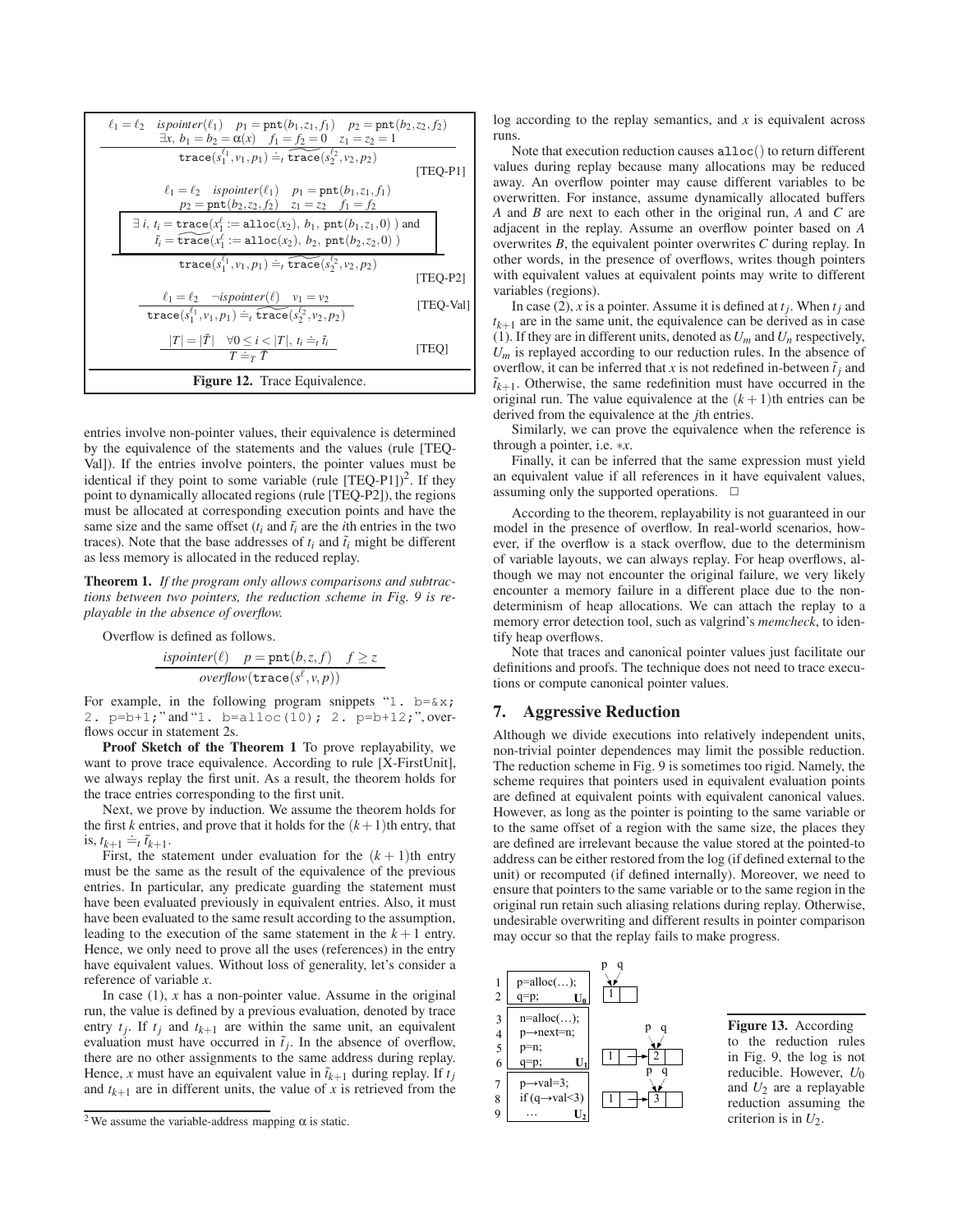Consider Fig. 13. Three units are presented on the left. The execution maintains a linked list, the state of which is presented on the right at the end of each unit. Pointers *p* and *q* always point to the tail of the list. Assume the criterion is in  $U_2$ . Because  $U_2 \xrightarrow{p,q} U_1 \xrightarrow{p} U_0$ , we cannot achieve reduction by rules in Fig. 9. However,  $U_0$  and  $U_2$  compose a replayable reduction because the region pointed to by  $p$  at the end of  $U_0$  is compatible with that at the end of  $U_1$ , and the aliasing relation of  $p$  and  $q$  is the same at the end of the two units. In other words, the state of the list at the end of  $U_0$  is sufficient to drive the execution in  $U_2$ . Note that if after  $U_0$ *p* and *q* were pointing to different regions, the predicate at line 8 would take a different branch, making the reduction not replayable. In the following, we formally define compatibility.

#### Definition 2. [COMPATIBILITY]

*Let X be a reduction and T be the sub-trace corresponding to X in the original run. X is compatible if and only if for each*  $U \in X$ *, the following conditions are satisfied.*

- *1. for each read to an address a logged in U (hence its definition must be external to the unit) for a pointer value*  $\text{pnt}(b, z, f)$ *, there must be a closest preceding write to a in T with the canonical value*  $\text{pnt}(b', z, f)$ *.*
- *2. for each pair of reads from addresses a*<sup>1</sup> *and a*<sup>2</sup> *in U with pointer values*  $\text{pnt}(b, z, f_i)$  *and*  $\text{pnt}(b, z, f_j)$ *, respectively, the closest preceding writes to a*<sup>1</sup> *and a*<sup>2</sup> *in T must have the values*  $\text{pnt}(b', z, f_i)$  *and*  $\text{pnt}(b', z, f_j)$ *.*

In condition 1, the read would receive its value from the closest preceding write in *T* instead of the original write during replay. This dictates the two writes have the same size and offset. Condition 2 dictates the region level aliasing be retained. Note that the pointer offsets  $f_i$  and  $f_j$  may be different. Consider the code snippet within a unit "1.  $x = p + 2$ ; 2.  $*x = 9$ ; 3. . . . =  $*q$ ; ". Assume *p* and *q* are defined externally to the unit, pointing to the same region and with offsets 0 and 2, respectively, so they do not alias. Variable  $x$  is defined internally. After line 1,  $x$  and  $q$  point to the same address and hence the dereference at line 3 has the value 9. To ensure faithful replay, we must ensure *p* and *q* point to the same region.

#### Theorem 2. *A compatible reduction is replayable.*

The proof is omitted for brevity.

Search for Compatible Reduction. Given a criterion, there may be multiple compatible reductions. We use a BFS algorithm to find a compatible reduction. In particular, given a criterion, the algorithm first includes only the units dictated by structural constraints (the first unit and all loop exit units) and tries to replay with such a log. If replay fails (gets stuck), the algorithm further includes units that are 1 pointer dependence edge away, then 2 dependence edges away, and so on, until a compatible reduction is found.

## 8. Optimizing Instrumentation

To reduce logging overhead, we limit instrumentation to the data structures and variables that may cause inter-unit dependences. We further remove unnecessary instrumentation through static analysis. The analysis is similar in spirit to *definite assignment* analysis that decides if a local variable must have been initialized. The analysis computes the set of data structure fields and variables that must have been either read or written before a program point within a unit. Such information can be used to discover redundancy. For instance, instrumenting an object field read is not needed if the field must have been read or written before. Details are elided.

### 9. Handling Concurrent Programs

Our technique supports concurrent programs. The system currently supports only a single core due to limitations of the underlying *jockey* infrastructure [18]. More discussion resides in Section 10. We leave supporting multiple cores to future work. Presently, we discuss the extensions to support concurrent programs.

Maintaining Unit Id. The rules in Fig. 8 assume sequential semantics. Since units do not interleave, we can use a unit id variable across the entire program, which is not sufficient for concurrent programs. We consider two possible threading models. In the first one, an annotated loop does not spawn any thread but rather resides in a thread. We use a thread local unit id for the loop. In the other model, threads may be spawned inside an annotated loop. We need to properly attribute thread execution with the unit id of the loop. We use a thread local unit id, which is inherited from the parent when a thread is spawned.

Remote Definitions. With sequential semantics, we identify redundant reads and writes by comparing the current unit id and that stored in  $\mu_r$  and  $\mu_w$ . In the presence of thread interleaving, the value of a memory read may be defined remotely by a unit in a different thread. In such a case, the read should be logged even if it has a local definition in the same unit. To handle such cases, we use a pair comprising a thread id and a thread local unit id to denote a unit globally in the masks  $\mu_r$  and  $\mu_w$ . Upon a shared variable write, both masks are updated. If the remotely defined value is read for the first time, the difference between the global id in the masks and the current id would entail logging the read. This allows us replay by value. Replay by dependence is supported by recovering the total order of memory reads and writes for the same variable, which is easily achievable by inspecting the log. Note that the logging rules in Fig. 8 don't need to change except the above extensions.



Figure 14. The accesses to *x* are interleaved in two threads. The  $\mu_r(x)$  and  $\mu_w(x)$  columns show the state of the masks **after** each statement execution.The boxed executions are logged.

Consider the example in Fig. 14. Two threads interleave. Statement 2 is logged according to rule [LE-Log]. Statement 11 is logged according to rule [LS-Log-Wrt]. Note, it updates both  $\mu_r(x)$ and  $\mu_w(x)$ . Statement 3 is logged according to rule [LE-Log] even though there is a unit-local write earlier in the same thread. The remotely defined value is hence logged. Statements 4 is not logged because  $\mu_r(x)$  is equivalent to the current id (by [LE-NoLog]). Statement 12 is not logged because  $\mu_w(x)$  is equivalent to the current id (by [LE-NoLog]). Intuitively, the remote reads in-between 11 and 12 do not modify the value of *x* and there is no need to log.

### 10. Evaluation

Our system makes use of LLVM, *jockey*, and *pin*. We use LLVM to analyze and instrument programs. The logging runtime works through *jockey*, an application level logging and replay tool [18]. It works directly on binaries by rewriting the instruction sequences that make syscalls to intercept the calls. This design makes it very efficient; HP used it for debugging distributed systems. Previously, *jockey* logged only syscalls and signals. We extend it to log memory accesses, directed by instrumentation inserted by the LLVM pass. *Jockey* currently only supports one core. The *jockey* replay component is insufficient to support our technique as it cannot intercept memory accesses. We implement our replay component in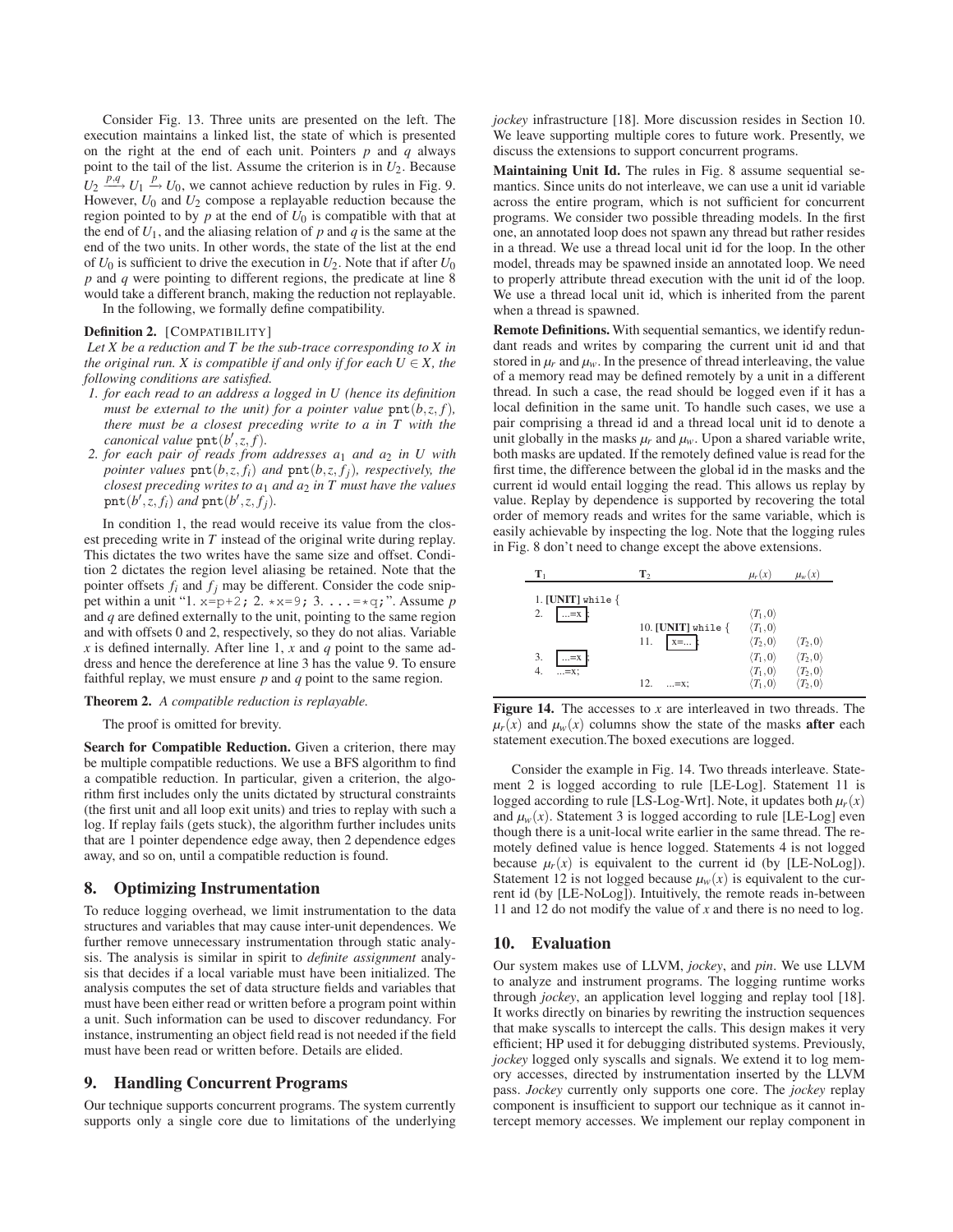*pin*, a dynamic instrumentation tool. Using *pin* provides flexibility for integrating reduction with future dynamic analysis. Reduction is implemented in C++. The overall implementation is 10k LOC.

| Applications      | <b>LOC</b> | threads | Bug description                   |  |
|-------------------|------------|---------|-----------------------------------|--|
|                   | 157K       | 16      | #1: Atomicity violation (21287)   |  |
| Apache-2.0.48     |            |         | #2: Unprotected buffer            |  |
|                   |            |         | $#3$ : Cache size problem (21285) |  |
| BerkeleyDB-4.7.25 | 172K       |         | #1: Failure in leader election    |  |
|                   |            |         | #2:Panic caused by out-dated msgs |  |
| Squid-2.3.4       | 62K        |         | Buffer overflow (4148)            |  |
| $MC-4.5.55$       | 106K       |         | Buffer overflow (8658)            |  |
| $W3M-0.5.2$       | 51K        |         | Out of memory (492290)            |  |
| $VIM-7.0$         | 230K       |         | Hangs (100%CPU usage)             |  |
| $DC-1.3$          | 9.5K       |         | Segmentation fault (135029)       |  |
| YAFC-1.1.1        | 40.6K      |         | Segmentation fault                |  |

Table 1. Application and bug description

| Applications | annotated<br>loops | data<br>structure | func. | instrumen-.<br>tation | instrmt.<br>after opt. |
|--------------|--------------------|-------------------|-------|-----------------------|------------------------|
|              |                    |                   |       |                       |                        |
| Apache       |                    | 32                | 227   | 2.333                 | 1.775                  |
| BerkeleyDB   | 3                  | 47                | 1.371 | 24,338                | 15,319                 |
| Squid        |                    | 21                | 401   | 2,877                 | 2.232                  |
| МC           |                    | 18                | 372   | 1.967                 | 1,460                  |
| W3M          |                    | 12                | 408   | 5,506                 | 3,609                  |
| <b>VIM</b>   |                    | 25                | 1,319 | 12,040                | 8,375                  |
| DC.          |                    | $\overline{c}$    | 44    | 641                   | 521                    |
| YAFC         |                    | 8                 | 287   | 1.785                 | 1.337                  |

Table 2. Static instrumentation.

All experiments were conducted on an Intel L2400 1.66GHz CPU with 3GB of RAM running Linux-2.6.11. We evaluate our technique on a number of real world programs and real bugs from them as the reduction criteria. Table 1 presents the programs and the bugs. BerkeleyDB is a distributed database. Squid is a proxy server. MC is a user interactive file explorer. W3M is a text-based web browser. Vim is an advanced text editor and  $Dc$  is a calculator. Yafc is a FTP client.

The instrumentation results are presented in Table 2. It presents the number of annotated loops, the data structures and functions that may cause inter-unit dependences, and the instrumentations before and after the static optimization (Section 8). Observe that only a few loops need to be annotated. These loops further call other functions to carry out computation. Some of the functions may cause interesting dependences. Although our technique only instruments access points of certain data structures in certain functions, the number of such points is large due to the program size. The static optimization effectively reduces many of them (1/3 for the BerkeleyDB and VIM). It is worth mentioning that the large number of static instrumentation points do not induce high runtime overhead because we also avoid redundant logging at runtime. Figure 15 shows an annotation example from the Apache web server. Apache is a multi-threaded application and two loops were annotated. It is easy to figure out these loops because they are in the main body of each thread.

| App         | time<br>$(\sec)$ | $w/o$ opt | stat     | dyn    | stat+<br>dyn | rednt.<br>access | jockey   |
|-------------|------------------|-----------|----------|--------|--------------|------------------|----------|
| Apache      | 210.0            | 2.8%      | $1.77\%$ | 0.97%  | 0.17%        | 87.01%           | $3.46\%$ |
| DB.         | 48.3             | 9.55%     | 8.47%    | 5.92%  | 4.20%        | 95.61%           | 2.94%    |
| Squid       | 79.04            | 30.6%     | 12.1%    | 2.23%  | $1.1\%$      | 88.62%           | 2.53%    |
| МC          | 58.1             | 29.7%     | 27.5%    | 3.35%  | 2.26%        | 93.13%           | 3.25%    |
| W3M         | N/A              | N/A       | N/A      | N/A    | N/A          | 87.13%           | N/A      |
| <b>VIM</b>  | 55.26            | 42.15%    | 34.0%    | 5.3%   | 3.93%        | 92.05%           | 0.94%    |
| DC          | 35.63            | 85.32%    | 43.93%   | 13.62% | $4.8\%$      | 96.8%            | 7.11%    |
| <b>YAFC</b> | 63.03            | 23.75%    | 17.25%   | 4.02%  | 1.82%        | 97.17%           | 3.48%    |

Table 3. Logging overhead

Table 3 presents the runtime overhead. In this experiment and the next space overhead experiment, we use test inputs provided with the programs if available or randomly generated inputs otherwise. We will also show results on real world workloads later. The 2nd column shows the native execution time. Columns 3-6 present the overhead of our technique over the plain jockey logging with different configurations: without any optimizations (i.e. log all accesses of the relevant data structures), static optimization only, i.e. removing instrumentation through static analysis (Section 8), dynamic optimization only, i.e. avoiding redundant logging during execution via  $\mu_r$  and  $\mu_w$ , and both optimizations. The 7th column presents the accesses identified as redundant by the dynamic optimization. The last column presents the *jockey* overhead (without our technique) for reference. The overhead of our technique is very small after both static and dynamic optimizations, but dynamic optimization is the more effective of the two. Its effectiveness is supported by the number of accesses that are found to be redundant. If an access is redundant, we only pay the cost of a few (usually 2) extra memory accesses and one comparison. Otherwise, we have to update  $\mu_r$  and/or  $\mu_w$ , store the access information into a buffer, which will be flushed to the log file later. Note that W3M is a userinteractive application without a batch mode, thus we could not measure its run time.

| App         |                  | jockey log |         | our log w/o opt. | our log with opt.  |          |  |  |
|-------------|------------------|------------|---------|------------------|--------------------|----------|--|--|
|             | entry            | size(MB)   | entry   | size(MB)         | entry              | size(MB) |  |  |
| Apache      | 29k              | 8.79       | 58.826k | 379.82           | 7.644k             | 47.24    |  |  |
| <b>DB</b>   | 539 <sub>k</sub> | 6.3        | 11.447k | 85.86            | 502k               | 3.43     |  |  |
| Squid       | 734k             | 22.18      | 44.838k | 265.46           | 5.101 <sub>k</sub> | 30.35    |  |  |
| МC          | 255k             | 12.9       | 10.499k | 67.94            | 71.5k              | 4.34     |  |  |
| W3M         | 14K              | 4.42       | 6.483K  | 42.34            | 834K               | 5.09     |  |  |
| <b>VIM</b>  | 151k             | 4.14       | 49.970k | 123.48           | 3.974k             | 23.27    |  |  |
| DC          | 1.035K           | 12.45      | 24.970K | 160.55           | 846K               | 5.04     |  |  |
| <b>YAFC</b> | 1.324K           | 49.11      | 10.428K | 63.95            | 295K               | 1.78     |  |  |

Table 4. Recording space overhead

Space overhead is presented in Table 4. We present both the number of log entries and the log size. For comparison purposes, we separate a log file into the *jockey* log and our log. Observe that our log size is comparable to the *jockey* log size for most cases except apache and VIM, which have a lot of memory accesses with effects crossing unit boundaries. Our log has more entries, but each entry has a smaller size as it only records a memory access.

Table 5 presents reduction effectiveness. In the experiment, we weave inputs used in the previous experiment with failure inducing inputs. For UI programs, the failures are induced by a sequence of user actions. We interleave the sequence with the (much longer) original inputs. For example in MC, the bug is triggered by following a directory path to a specific file and opening the file. We interleave the failing sequence with the original normal actions such as browsing different directories and opening other files. For server programs, failures are triggered by setting specific configurations at the beginning and providing specific requests at the end. Note that playing the last few events in the *jockey* log does not work due to dependences. More discussion can be found in the Vim case study.

Columns 2-4 present logs before reduction including the number of units (not event entries), *jockey* and our log sizes. Columns 5-7 present the reduction result if all dependences are considered. Columns 8-10 present the result if only pointer dependences are considered. Columns 11-15 present the result of compatible reduction. That is, we conduct breadth first search along pointer dependences, looking for compatible reduction. Column 14 shows the depth of the BFS search. Observe that pointer dependence reduction sometimes can achieve good reduction. The last column shows the log reduction time including the replay time needed during re-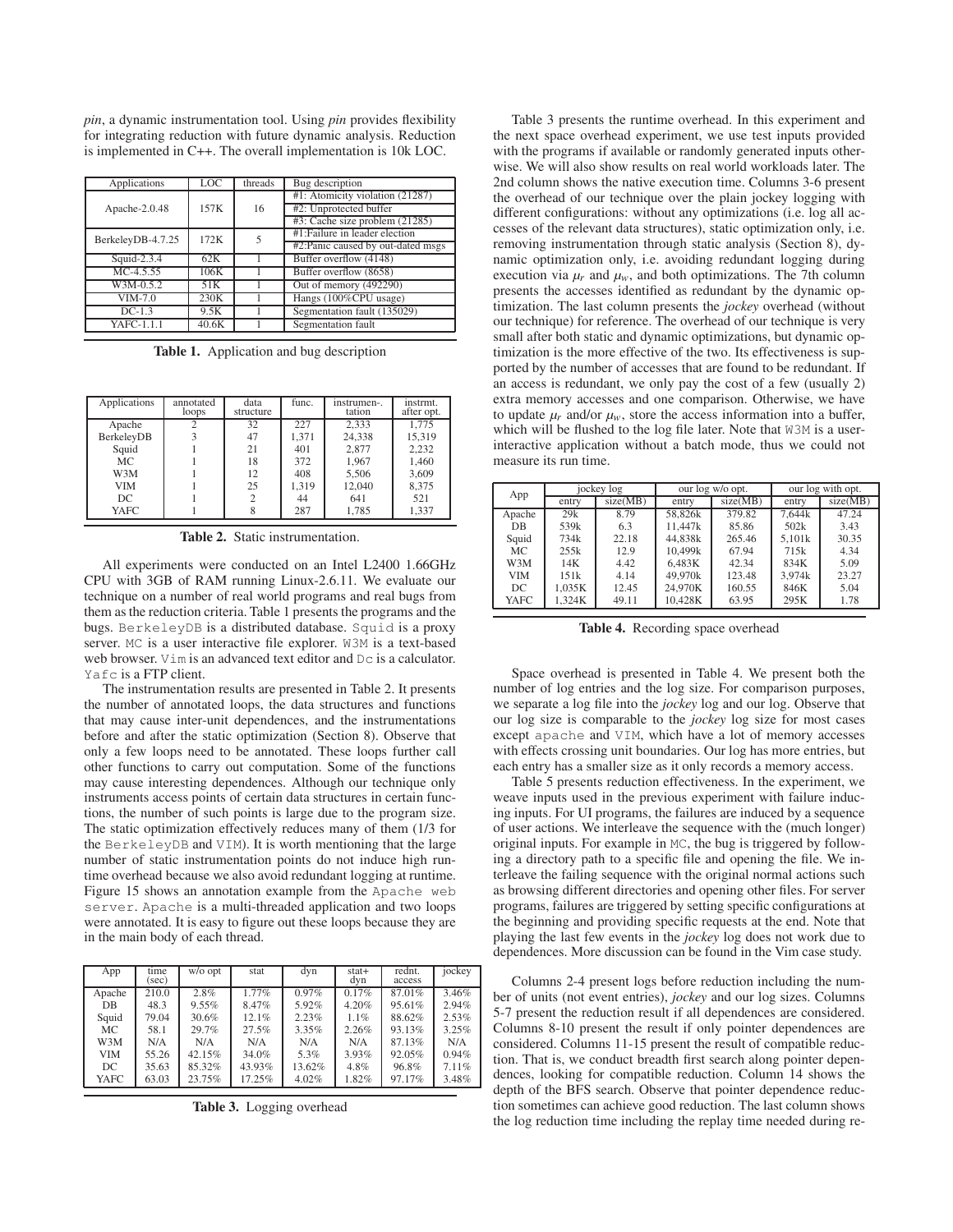| static void *listener_thread(apr_thread_t *thd, void * dummy) {<br>697          | 923 static void *worker_thread(apr_thread_t *thd, void * dummy) {     |  |  |  |  |  |
|---------------------------------------------------------------------------------|-----------------------------------------------------------------------|--|--|--|--|--|
| <br>[UNIT] while(1) $\{$<br>729<br>if (requests this child $\leq$ = 0) {<br>730 | <br>946 [UNIT] while(!workers_may_exit) {<br>947<br>if(!is_idle) $\{$ |  |  |  |  |  |
| $\cdots$<br>896<br>While end                                                    | <br>1003<br>$\}$ // while end<br>                                     |  |  |  |  |  |
| <br>V listener thread function end<br>910                                       | 1015 } // worker_thread function end                                  |  |  |  |  |  |
| server/mpm/worker/worker.c                                                      | [server/mpm/worker/worker.c]                                          |  |  |  |  |  |
| (a) Listener thread annotation                                                  | (b) Worker thread annotation                                          |  |  |  |  |  |

Figure 15. Loop annotation example (Apache)

|             | log b/f reduction |                | reduced log w. all deps |        | reduced log w/o search |              |        | reduced log with search |            |        |                |              |                     |                        |
|-------------|-------------------|----------------|-------------------------|--------|------------------------|--------------|--------|-------------------------|------------|--------|----------------|--------------|---------------------|------------------------|
| <b>Bugs</b> | units             | jockey<br>(MB) | ours<br>(MB)            | units  | jockey<br>(MB)         | ours<br>(MB) | units  | jockey<br>(MB)          | ours<br>MB | units  | jockey<br>(MB) | ours<br>(MB) | <b>BFS</b><br>level | Reduction<br>time/sec) |
| Apache#1    | 14.989            | 8.55           | 47.1                    | 14.989 | 8.55                   | 47.1         | 14.975 | 8.53                    | 47.1       | 16     | 0.14           | 0.51         |                     | 5.9                    |
| Apache#2    | 14.991            | 8.54           | 47.4                    | 14.991 | 8.54                   | 47.4         | 14.989 | 8.53                    | 47.4       | 40     | 0.29           | 1.34         |                     | 6.4                    |
| Apache#3    | 15,005            | 8.54           | 47.3                    | 5.005  | 8.54                   | 47.3         | 15,004 | 8.54                    | 47.3       | 20     | 0.17           | 0.69         |                     | 6.1                    |
| DB#1        | 2.033k            | 144.9          | 25.7                    | 832    | 5.85                   | 0.122        | 10     | 0.07                    | 0.0015     | $\sim$ | 0.06           | 0.0007       |                     | 5.6                    |
| DB#2        | 459k              | 37.6           | 8.36                    | 54     | 3.52                   | 0.047        | 8      | 0.44                    | 0.005      | 4      | 0.42           | 0.0018       |                     | 5.2                    |
| Squid       | 8,000             | 22.2           | 30.4                    | 8,000  | 22.2                   | 30.4         | 8,000  | 22.2                    | 30.4       | 91     | 0.34           | 0.35         | 6                   | 24.8                   |
| МC          | 5.348             | 13.4           | 4.35                    | 5.348  | 13.4                   | 4.35         | 14     | 1.25                    | 1.12       |        | 0.69           | 0.93         |                     | 5.4                    |
| W3M         | 961               | 1.67           | 3.98                    | 961    | 1.67                   | 3.98         | 961    | 1.67                    | 3.98       |        | 0.03           | 0.021        |                     | 4.9                    |
| VIM         | 2.544             | 4.14           | 23.27                   | 2.544  | 4.14                   | 23.27        | 2.369  | 4.02                    | 22.66      |        | 0.035          | 0.279        |                     | 5.8                    |
| DC          | 6.580             | 12.45          | 5.04                    | 6.580  | 2.45                   | 5.04         | 6.580  | 12.45                   | 5.04       | 14     | 0.94           | 0.65         |                     | 1.4                    |
| <b>YAFC</b> | 196               | 49.11          | 63.95                   | 196    | 49.11                  | 1.78         | 196    | 49.11                   | .78        |        | 0.11           | 0.001        |                     | 3.5                    |





Figure 16. Runtime and space overhead with real-world workload.

duction. The replay time of the reduced log is similar to the reduction time and elided. The dominant factor of replay time is the infrastructure overhead of Pin. The search algorithm (compatible reduction) can always achieve good results. The reduced logs are very small, leading to very short replay times. Furthermore, we want to point out that by paying the one time reduction cost, the programmer has a much smaller run to analyze for arbitrary number of times. Hence, the benefit may go beyond the savings compared to the original run. Moreover, the level of search tends to be small. We suspect that many memory states are compatible, allowing us to find one quickly. Note that small search depths do not mean our technique only acquires units towards the end of execution. Recall that our algorithm (Section 7) starts with a skeleton of units

| Unit 1: first unit, need to include                          |
|--------------------------------------------------------------|
| Unit $2:$ turn on syntax highlights                          |
| Unit $3:$ open file 1                                        |
| Unit 44 : open file2 (bug triggering file)                   |
| Unit 508 : unnecessary unit                                  |
| Unit $1066$ : open file3                                     |
| Unit 1187-1188 : unnecessary units                           |
| Unit 2489 : open file4                                       |
| Unit $2541$ : go back to file 2 (from memory buffer)         |
| Unit 2542 : unnecessary unit                                 |
| Unit 2544 : goto the bug triggering line in file 2. Failure! |

Figure 17. Reduced log of Vim

based on structural constraints. More units (and their skeletons) are added through search. Even the initial skeleton may contain units distributed along the whole execution. Furthermore, traversing one dependence edge can reach distant units. For instance, a unit close to the end may likely depend on a unit near the beginning.

Practicality Study With Real Workload. In order to evaluate the practicality of our technique, we study its efficiency and effectiveness on the two server programs apache and squid with realworld workloads. Specifically, we acquired the high level web request log for our institution's web-site for one week. We wrote a script to regenerate the workloads for 1-7 days and fed them to the two server programs. At the end of each workload, we also supplied the failure inducing requests to trigger the failure. The average runtime overhead and aggregated space overhead are presented in Figure 16. Observe that the runtime overhead is more or less consistent. The space overhead is reasonable for a few days' execution. The replayable, reduced logs (not shown) are consistently small. These results show the practicality of our technique.

Case Study. We present the VIM case in detail. Fig. 17 shows the reduced version of a large log. The failure occurs as follows. Unit 1 (U1) is the first unit, containing execution from the beginning to before the first request loop iteration. At U2, the user enables syntax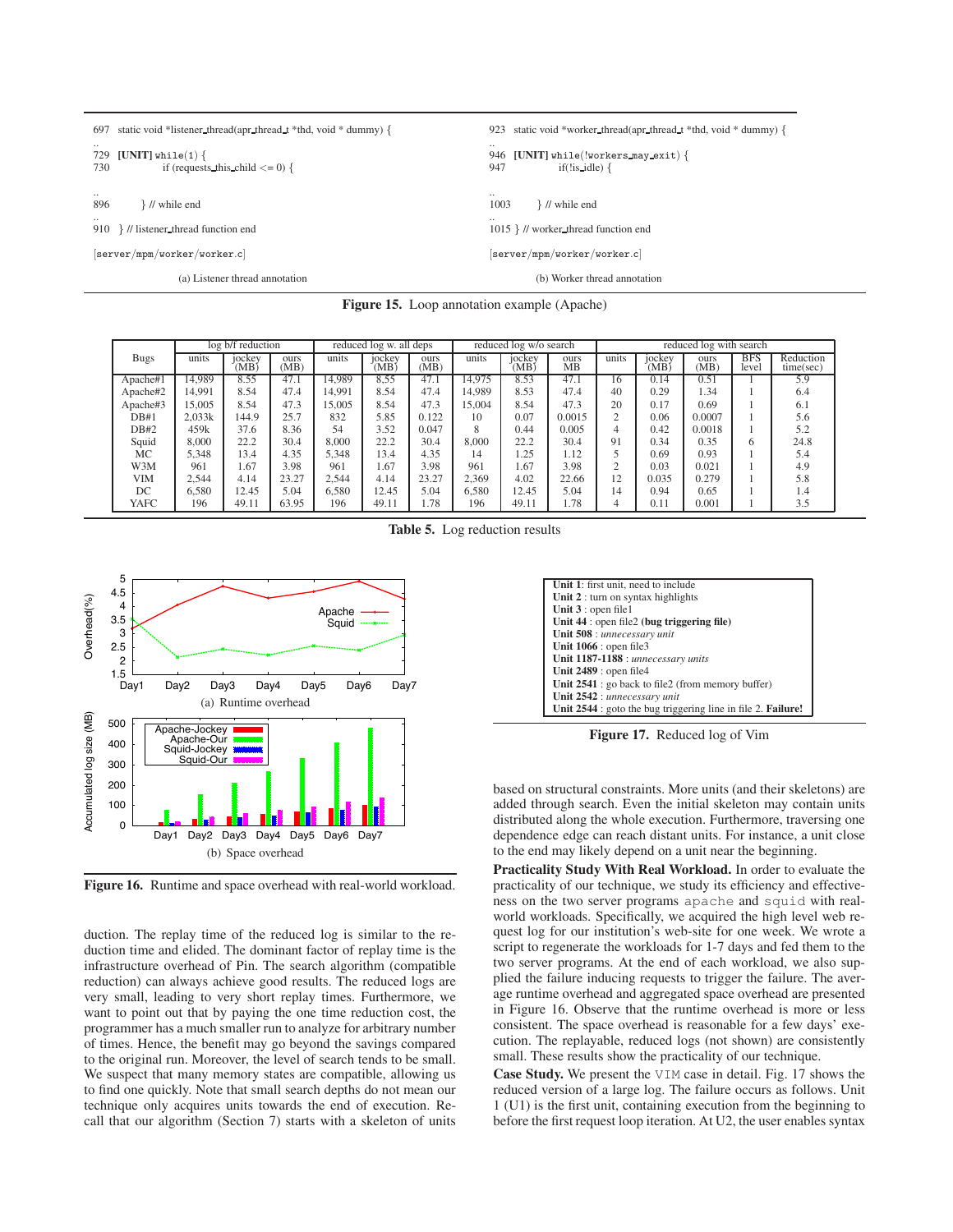highlighting, a precondition of the bug. Next, four files are opened with file editing actions in-between the openings (note that the unit ids of open units are not contiguous). VIM allocates a memory buffer for each file, so after U2489, there are four buffers. Here, the user switches back to file2, which is loaded from the buffer. At U2544, the user scrolls down to a specific line. When the syntax highlighter tries to parse the line, the bug is triggered (VIM hangs).

The reduced log includes 12 units. The skeleton contains the failing unit U2544 and the first unit U1. The skeleton is not replayable. With one step pointer dependence edge traversal, the 12 units are included. In particular, the dependences between file open units are through the memory buffer data structure xfilemark. These units construct a compatible memory state for the execution of U2544, and hence leads to successful failure replay. In particular, the failure demands the four files be loaded otherwise the memory buffer state would be different, leading to control flow difference and hence mis-alignment between the control flow and the replay log. Furthermore, it demands U2 to activate syntax highlighting. We also manually inspect the reduced log and find that 4 units are unnecessary. In other words, the ideal minimal reduced log contains 8 units. The 4 units are included because they are also reachable in one dependence edge and they do not change compatibility.

From their ids, observe that the units are sparsely distributed along the entire execution. A naive idea of replaying the last a few units would not work. We further inspect all the reduced logs and find that the second unit of the reduced log (the first unit is always included in the reduced log) is indeed in the early stage of the original executions except the W3M bug and BerkeleyDB bug #1.

## 11. Related Work

Execution fast forwarding (EFF) [19, 25] also has the goal of reducing logs. EFF does not instrument the program during the logging phase. Instead, it analyzes dependences between event entries offline, either through static analysis or by replaying the whole execution once to detect dependences, which is too expensive (usually 10X slowdown). EFF does not guarantee replayability. In this paper, we show that with small cost, we can acquire a reducible log on the fly. Reduction can be achieved by analyzing the log, without static analysis or replaying the full execution. We also observe that EFF is too conservative in considering all dependences, often leading to very little reduction. In contrast, we weave value and dependence based replay to a novel and highly effective scheme.

Language based replay [21] allows users to replay a program component (module). It uses profiling to find a replay cut to minimize logging efforts. Whereas the technique can be considered a reduction on the program dimension, our reduction is on the temporal dimension, and we believe the two dimensions are orthogonal. Moreover, to use their technique, the user has to know about where a bug might be to do selectively logging. In comparison, our logging is general. We also handle failures that cross components. SCARPE [10] is a similar component based technique for Java. Subgroup replay [23] groups processes and records only intergroup messages.

Checkpointing [4] is a standard approach to avoid replaying a whole execution. Incremental checkpointing [3, 15] avoids overhead from capturing memory snapshots. Language based checkpointing [22] allows users to checkpoint at arbitrary program points with contexts. Our technique is complementary to checkpointing, e.g., our technique can further reduce an execution between checkpoints. Furthermore, we allow fine-grained reduction at the unit (loop iteration) level.

There are software based replay systems that record individual memory accesses and their happens-before relations [5]. Such systems induce substantial runtime overhead. There has been substantial work on software based record and replay for parallel and distributed systems [2, 6, 11, 17, 18]. These systems only perform coarse-grained logging at the level of system calls or control flow and hence are not sufficient for reduction. Hardware based logging and replay [7, 8, 12, 14] can faithfully replay executions. While such techniques are effective, they demand special hardware.

In recent years, significant progress has been made in testing and debugging concurrent programs [1, 9, 13, 16]. These techniques search for a failure inducing schedule given certain inputs. In the future, we plan to leverage these techniques to generate reducible logs on multiple cores.

Delta debugging [24] reduces a failure inducing input by repeatedly running the program on subsets of the input. The process could be expensive for long execution.

## 12. Conclusion

We propose a compiler based technique that generates a reducible replay log. The technique divides an execution into units, mainly iterations of event processing loops. We instrument programs instrument to collect minimal additional information like memory accesses into the replay log. Given a criterion, reduction can be achieved through analyzing just the log. Our technique is automated, only requiring annotating the event processing loops. It is highly efficient: the average runtime overhead is 2.6% and the additional space consumption is comparable to logs containing only syscalls and signals. Our reduction and replay scheme is also novel. It seamlessly weaves value based replay and dependence based replay to achieve both great reduction and faithful reconstruction of memory state. Our results show that we can reduce executions with up to 2,033K units to less than 91 units.

## 13. Acknowledgment

We would like to thank the anonymous reviewers for their insightful comments. This research is supported in part by the National Science Foundation (NSF) under grants 0917007, 0845870 and 0834529. Any opinions, findings, and conclusions or recommendations in this paper are those of the authors and do not necessarily reflect the views of NSF.

## References

- [1] G. Altekar and I. Stoica. Odr: output-deterministic replay for multicore debugging. In *SOSP'09*.
- [2] A. Ayers, R. Schooler, C. Metcalf, A. Agarwal, J. Rhee, and E. Witchel. Traceback: first fault diagnosis by reconstruction of distributed control flow. In *PLDI'05*.
- [3] G. Bronevetsky, D. Marques, K. Pingali, and R. Rugina. Compilerenhanced incremental checkpointing. In *LCPC'07*.
- [4] K. M. Chandy and L. Lamport. Distributed snapshots: Determining global states of distributed systems. *ACM Trans. Comput. Syst.*,  $3(1):63-75, 1985.$
- [5] G. W. Dunlap, D. G. Lucchetti, M. A. Fetterman, and P. M. Chen. Execution replay of multiprocessor virtual machines. In *VEE'08*.
- [6] Z. Guo, X. Wang, J. Tang, X. Liu, Z. Xu, M. Wu, M. F. Kaashoek, and Z. Zhang. R2: An application-level kernel for record and replay. In *OSDI'08*.
- [7] D. Hower, P. Montesinos, L. Ceze, M. D. Hill, and J. Torrellas. Two hardware-based approaches for deterministic multiprocessor replay. *Communications of the ACM*, 52(6):93–100, 2009.
- D. R. Hower and M. D. Hill. Rerun: Exploiting episodes for lightweight memory race recording. In *ISCA'08*.
- [9] P. Joshi, C. S. Park, K. Sen, and M. Naik. A randomized dynamic program analysis technique for detecting real deadlocks. In *PLDI'09*.
- [10] S. Joshi and A. Orso. Scarpe: A technique and tool for selective capture and replay of program executions. In *ICSM'07*.